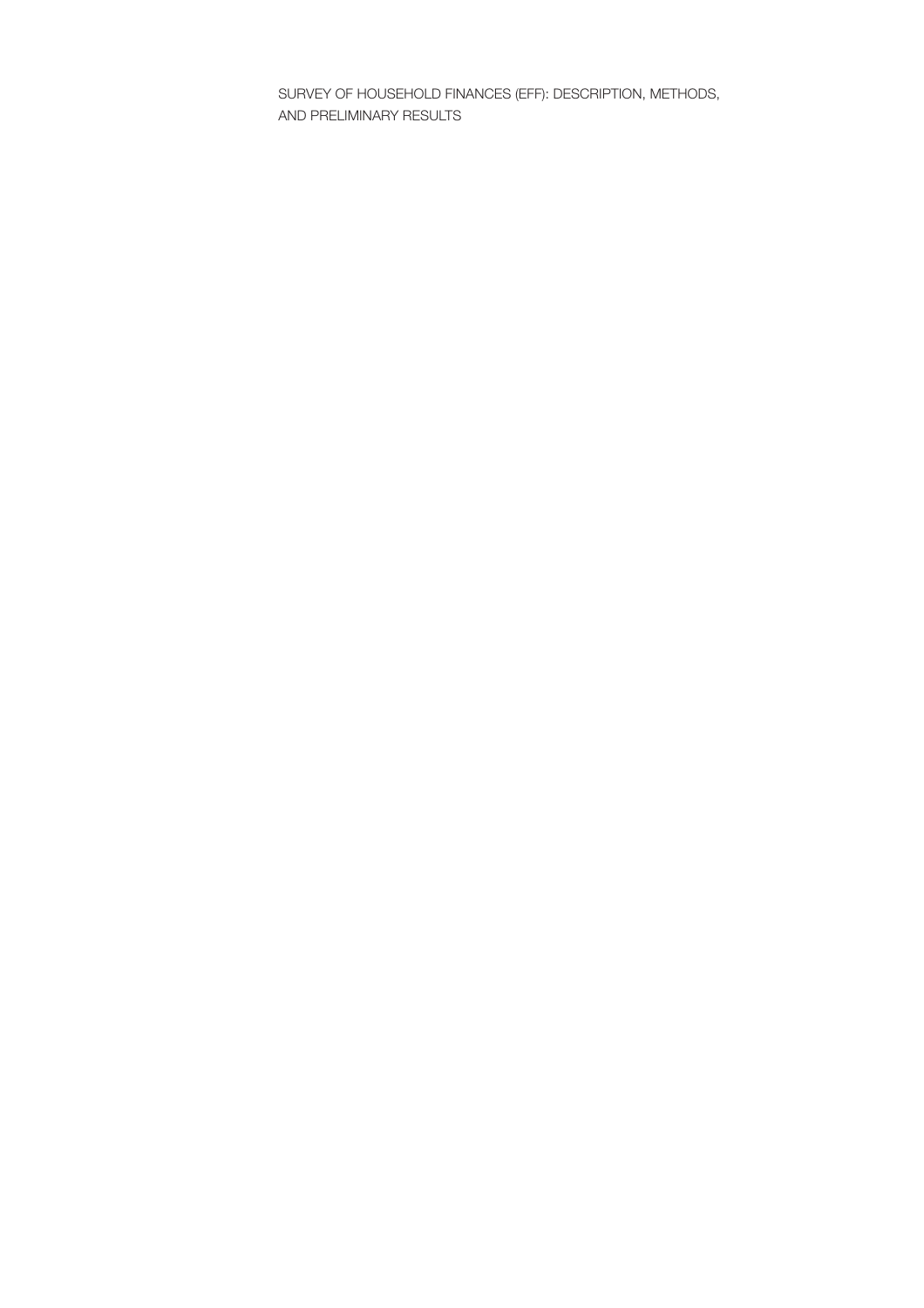# Introduction This article presents the Spanish Survey of Household Finances (EFF), a new survey conducted by the Banco de España that is included in the National Statistics Plan, recently approved by the Council of Ministers. The main aim of the EFF, whose methodology is described in Bover (2004), is to obtain detailed information on Spanish households' wealth and financial decisions.

In recent years, the modernisation of financial systems and the progress in most industrialised economies in consolidating a stable macroeconomic environment have wrought substantial changes in households' saving patterns, financing and investment. In the Spanish economy, in particular, low interest rates, strong job creation, and the increased flexibility and competitiveness of the credit market have been conducive to an increase in household indebtedness. Similarly, broader investment opportunities, stemming from greater openness and financial innovation, have led to significant changes in the composition of household assets: the share of marketable instruments has risen, while that of traditional bank products has lost ground.

These changes in the size and composition of households' balance sheets have enabled them to take advantage of the developments in the financial and macroeconomic environment to improve their welfare. At the same time, households have become more exposed to certain macroeconomic or idiosyncratic shocks, such as those caused by changes in interest rates, asset prices or household incomes. This increased exposure has a direct impact on the determinants of household consumption and investment (see Malo de Molina and Restoy, 2004), which account for almost three-quarters of economic activity. In turn, the rise in debt taken on by households has increased the exposure of credit institutions and, consequently, of the financial system as a whole to changes in the factors governing the soundness of households' wealth position.

In its analyses of the economic situation and outlook, and in its reports on financial stability, the Banco de España has thus increasingly focused on the financial decisions and wealth of households. To date, these analyses have mainly been based on the Financial Accounts of the Spanish Economy (FASE), compiled by the Bank itself. The FASE contain a wealth of statistics, within the framework of National Accounts, on the aggregate balance sheet of the household sector and on its financial flows with the rest of the economy's institutional sectors. However, they do not enable us to conduct disaggregated analyses that could prove useful for assessing all the implications of the position and financial decisions of households.

Indeed, from a financial and a macroeconomic standpoint, it would be useful to obtain not only the position of the sector as a whole, but also the distribution in the population of the different assets and debts positions. For example, when estimating the potential impact of a rise in interest rates, it is important to know whether debt is proportional to households´ income or wealth or if it is concentrated among the least wealthy households. Likewise, the consequences of potential sharp corrections in asset prices depend on the capacity of the households owning these assets to absorb this shock and, accordingly, on their income and wealth. Factors such as age or labour market status of the members of the household also come into play.

For this reason, the Banco de España decided in 2001 to launch the EFF, following in the footsteps of other countries that have been compiling this type of survey for some years. The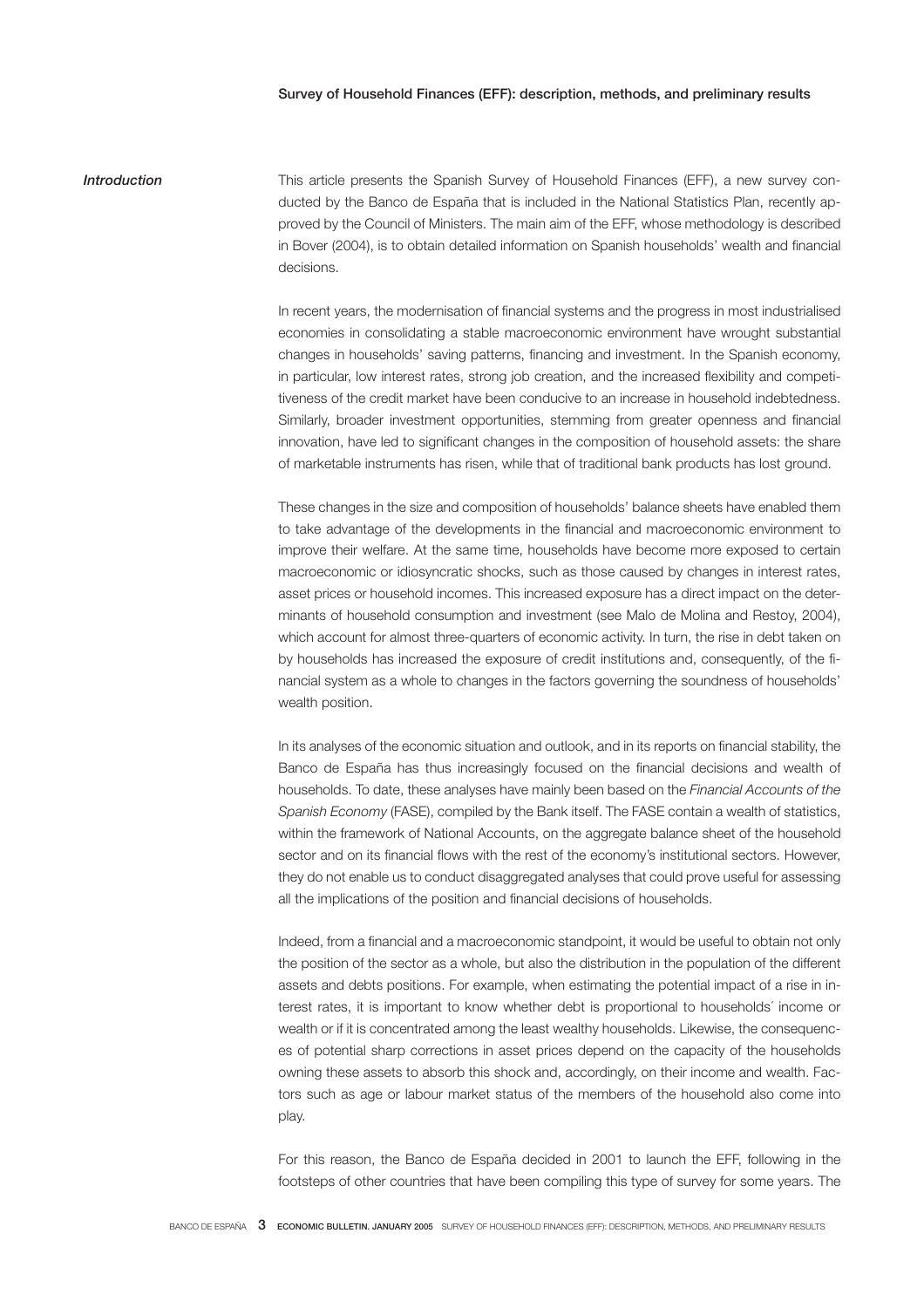Spanish survey is specifically based on that of the Banca d'Italia (Indagine sui Balanci delle Familie, IBF) [see Banca d'Italia (2000)] and above all on that of the US Federal Reserve's Survey of Consumer Finances (SCF) [see Aizcorbe, Kennickell and Moore (2003)].

The EFF questionnaire contains a wide range of questions on assets, debt, incomes, spending and socioeconomic variables relating to the household sector. The availability of information on these variables for each reporting household unit will help refine financial and macroeconomic analyses of the Spanish economy. At the same time, the disaggregated information will be most useful for extending our knowledge of specific key questions, such as the relationship between the distribution of income and wealth in Spain, property ownership rates, the types of households with pension fund holdings and the financial and socioeconomic determinants of saving. Despite the fact that, in view of the complexity of the questionnaire, the number of responses (just over 5,000) is lower than in other official surveys, quality comparisons made drawing on data in other national statistics and on similar surveys in other countries yield satisfactory results. This is largely due to the sophisticated and innovative sample design, involving a blind system of collaboration between the National Statistics Office (INE) and the Tax Authorities. Naturally, we are also extremely grateful to the households that contributed to this survey.

This article describes the main methodological features of the EFF and some of the preliminary results obtained in the first wave, whose reference period is 2002 Q4. In Section 2, we will briefly outline some relevant aspects of the making of the survey, a more detailed description of which is given in Bover (2004). The results are then presented in subsequent sections. Specifi cally, in Section 3, results on households' incomes and net wealth are provided. In Sections 4 and 5, households' holdings of real and financial assets are respectively analysed. Section 6 gives information on households' debt levels and debt service burden. Section 7 focuses on aspects relating to household spending. And, lastly, Section 8 offers some concluding remarks.

The main tables of results, which describe asset and debt holdings (Tables 3, 5 and 7), give the percentage of the different types of household holding each asset or type of debt, along with the median value of each instrument for households where this value is significant. Given that for most of these variables the distributions show very high values for a relatively small number of households, the median is a better approximation than the mean to the typical values of the distribution.

Description and methods SAMPLE DESIGN A significant characteristic of the EFF, and one it shares with the SCF, is that there is oversampling of wealthy households. The distribution of wealth is heavily skewed and, moreover, certain types of assets are held by only a small fraction of the population. It was therefore judged important to have a sample that would not only be representative of the population but also of aggregate wealth, and one that would facilitate the study of financial behaviour at the top of the wealth distribution. This oversampling was achieved thanks to the collaboration of the INE and the Tax Authorities (TA), through a complex co-ordination mechanism that enabled the TA's strict confidentiality requirements to be observed at all times. Specifically, the TA devised a wealth strata-based random sample drawing on the Padrón Continuo (a continuously updated municipal population census) provided by INE, following the guidelines of the sample design prepared by INE. This provides the EFF with a unique population frame for its sample, thereby ensuring the representativeness of the information obtained while attaining accurate information on the behaviour of the richest household segment. Finally, a complex procedure for replacing non-respondent households was incorporated into the sample design, thus ensuring the maintenance of the sample's desirable characteristics.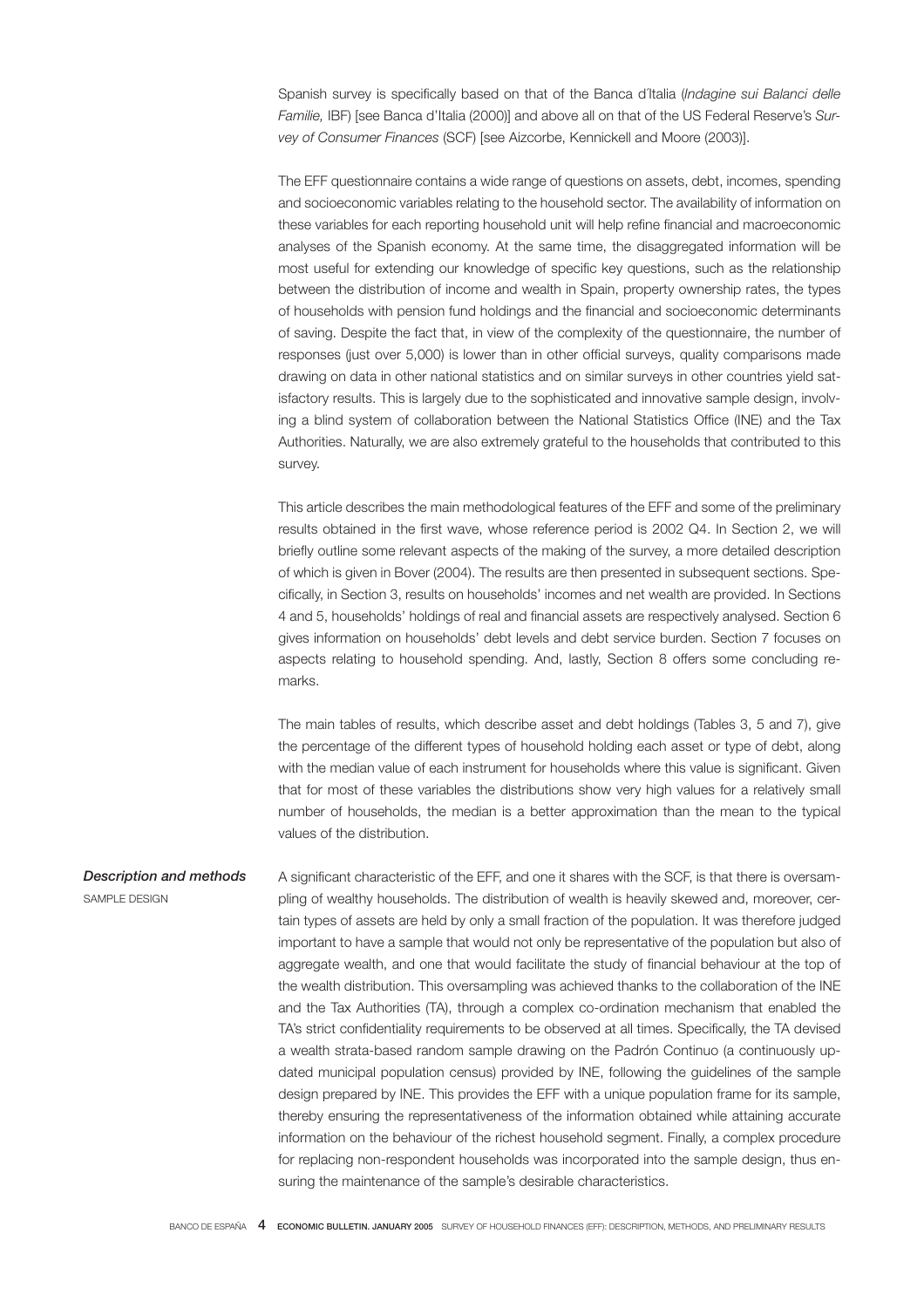QUESTIONNAIRE AND INTERVIEWS The questionnaire given to households is divided into nine main sections which reflect the aims of the EFF. These are as follows:

- 1. Demographics
- 2. Real assets and their associated debts
- 3. Other debts
- 4. Financial assets
- 5. Pension plans and insurance
- 6. Labour market situation and related income
	- 7. Non-labour income in previous calendar year (2001)
	- 8. Means of payment
	- 9. Consumption and savings

The questions on assets and debts refer to the household as a whole, while those on labour market situation and related income are for each household member over 16. The information was collected by means of personal interviews with the households, conducted between October 2002 and May 2003. Given the complexity of the questionnaire, the interviews were computer-assisted. At the end of the field work, 5,143 interviews of a total of 19,901 attempted interviews were deemed valid. The percentage of households that could not be contacted accounted for 35% of the total, and the co-operation rate was, overall,  $47.3\%$ <sup>1</sup>. This diminishes as the wealth stratum rises, standing at 53.6% for the lowest stratum and at 29.4% for the highest. These figures are comparable to those obtained in the SCF.

The degree of oversampling in the final sample is satisfactory. For example, the household segment holding 40% of total taxable wealth is represented in the EFF sample by some 500 observations. In the absence of oversampling, and if the response rate were uniform across the different strata, scarcely 20 households might be expected at best in this stratum, which would hamper statistical analysis of the population segment in which the most complex financial decisions are concentrated.

WEIGHTS AND IMPUTATION To obtain magnitudes representative of the population, use is made of weights, i.e. the frequency with which households in the sample are to be found in the total household population. To calculate the weights, account is taken mainly of the characteristics of the sample design, but various adjustments are made to reflect the different response rate by income and wealth level.

> Along with a significant percentage of refusals to participate in the survey, the lack of a reply to certain questions is an inherent characteristic of wealth surveys. This type of non-response arises when a household agrees to reply to the survey but leaves one or several questions unanswered, owing to a lack of knowledge or to other reasons. Any analysis based exclusively on cases with fully completed questionnaires might bias the results substantially. Consequently, the Banco de España has devised a system of imputations for the non-observed values to facilitate data analysis. These imputations are based on advanced statistical techniques, with several estimations being obtained for each non-observed value so as to take into account the uncertainty associated with the imputation<sup>2</sup>. The statistics of interest are obtained by combining the information on these multiple imputations<sup>3</sup>.

<sup>1.</sup> The co-operation rate is defined as the ratio of the number of completed interviews to the sum of the number of completed interviews and the number of refusals to participate. 2. Five imputations are provided in the EFF for each nonobserved value. 3. The data presented in this report will foreseeably be revised slightly upon conclusion of the process of imputation of the EFF variables not used in the compilation of the report.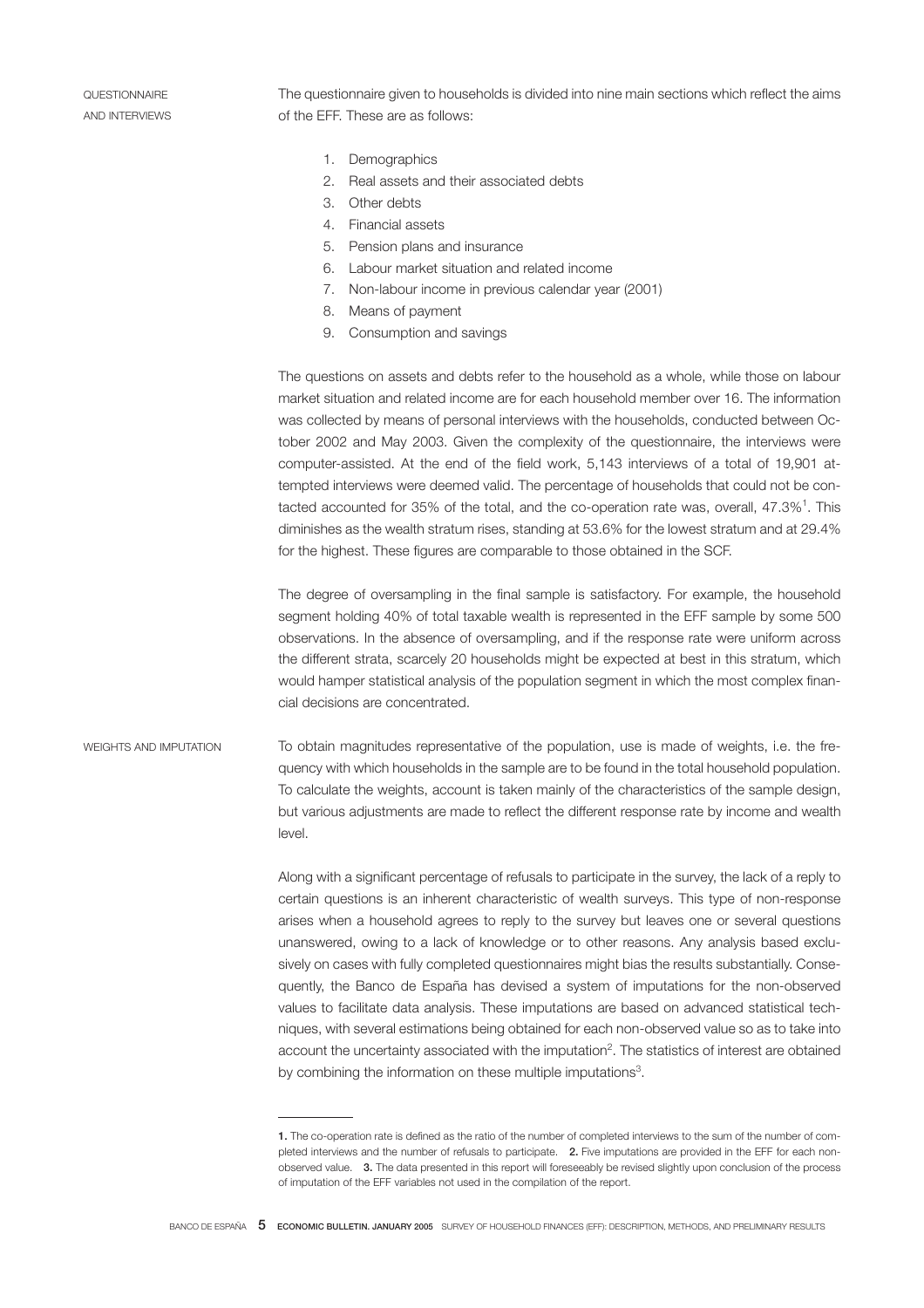DIFFERENCES FROM OTHER FINANCIAL SURVEYS

As discussed in the introduction, the EFF bears notable similarities to surveys conducted in other countries, such as the US SCF and the Italian IBF. However, there are also significant technical differences. First, there is no oversampling in the IBF, while in the SCF oversampling is based on the distribution of income and not of wealth, as is the case in the EFF. Second, the EFF sample, despite including oversampling, uses a unique population frame. Conversely, the information in the SCF is from two separate samples: a random, non-stratified sample and a stratified sample drawn from individual tax returns. Third, the EFF, unlike the SCF, includes questions on household spending, as the IBF does. Fourth, like the IBF but unlike the SCF, the EFF is expected in future waves to have a "panel" component, which would call for the repeated interviewing of a portion of the households over time. Finally, the IBF, unlike the EFF and the SCF, does not include an overall imputation process as it does not generally consider households that fail to reply to certain key questions as part of the sample.

Household income and net wealth INCOME $4,5$ According to the EFF, the average income of Spanish households in 2001 is €28,400, with a median of  $\epsilon$ 22,000 (see Table 1)<sup>6</sup>. By age group, the expected life-cycle profile is observed with income increasing with age, peaking for households in the 45 to 54-year-old segment, and then declining for the older groups. Income also increases with education, being substantially greater for households whose head is a college graduate compared with those with a lower level of education. In terms of labour market status, households whose heads are selfemployed are the ones with the highest income, followed by employees, retired persons and other inactive and unemployed people.

NET WEALTH<sup>7</sup> The median net wealth of households is €96,300 (see Table 1). This is substantially lower than the average figure ( $€153,400$ ), which reflects the asymmetry in the distribution of wealth. The greater concentration of net wealth compared with income is because wealth is the result of the accumulation of saving flows and of inter-generational transfers. The average income of the 10% of households with the highest income is thus three times that of the 50% of households with least income, while the average wealth of the richest 10% of households is sixteen times that of the 50% of households with least wealth. The wealth means and medians increase with income, the result of incomes generated from assets and of the greater saving opportunities for high-income households.

> Net wealth conforms to the expected life-cycle profile, peaking for households whose head is aged between 45 and 64, which is slightly later than the age at which income peaks. Wealth also rises with level of education, and is greatest for households whose head is self-employed. Comparing the corresponding means and medians, the distribution of wealth may be said to be more asymmetric for the self-employed than for employees and retired persons.

Real assets Real assets make up 87.4% of the value of total household assets (see Table 2). This proportion holds approximately constant as income rises, and only diminishes noticeably in the top decile. However, even for the relatively higher income levels, they continue to account for a large portion of the total value of household assets (80.4%). In terms of net wealth levels, real assets are relatively less significant at the two extremes of the distribution, though they exceed 82% in both cases.

<sup>4.</sup> As a measurement of household income this report takes total household income (including the labour and non-labour income of all household members) for the whole of the year 2001. Information is also requested in the survey on labour and non-labour income as at the time of the survey. 5. The concept of income used throughout this report is that of gross income, i.e. before tax and social security contributions. 6. That is to say, 50% of households have income above €22,000, and 50% below it. 7. Net wealth is defined as the total value of assets (real and financial) minus the amount of debts. The value of cars and other vehicles is not included.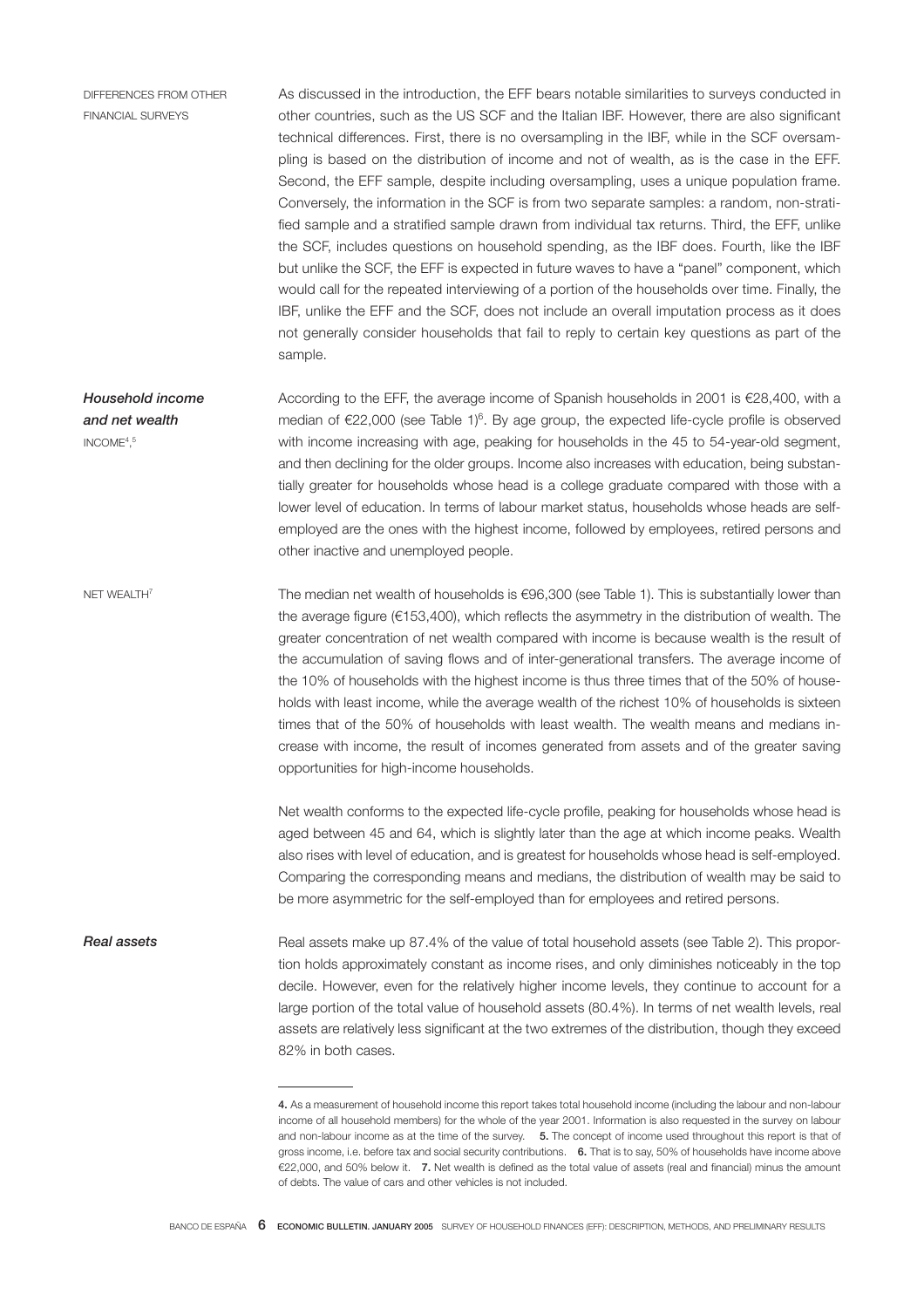# HOUSEHOLD INCOME AND NET WEALTH Distribution by household characteristics. 2002

| % and thousands of euros                  |                 |              |              |                |                |  |
|-------------------------------------------|-----------------|--------------|--------------|----------------|----------------|--|
|                                           | % of households | Income       |              |                | Net wealth     |  |
| Household characteristics                 |                 | Median       | Average      | Median         | Average        |  |
| <b>ALL HOUSEHOLDS</b>                     | 100.0           | 22.0         | 28.4         | 96.3           | 153.4          |  |
|                                           |                 | $(0.5)$ (a)  | (0.5)        | (2.5)          | (4.7)          |  |
| <b>INCOME PERCENTILE</b>                  |                 |              |              |                |                |  |
| Less than 20                              | 20.0            | 7.6          | 7.4          | 52.7           | 75.0           |  |
| Between 20 and 40                         | 20.0            | 14.7         | 14.7         | 77.9           | 99.5           |  |
| Between 40 and 60                         | 20.0            | 22.0         | 22.1         | 88.1           | 120.0          |  |
| Between 60 and 80                         | 20.0            | 32.2         | 32.6         | 115.7          | 165.8          |  |
| Between 80 and 90                         | 10.0            | 47.0         | 47.6         | 152.0          | 209.6          |  |
| Between 90 and 100                        | 10.0            | 70.5         | 82.2         | 247.0          | 402.9          |  |
|                                           |                 |              |              |                |                |  |
| AGE OF HOUSEHOLD HEAD (b)                 |                 |              |              |                |                |  |
| Under 35                                  | 14.0            | 23.2         | 27.2         | 54.0           | 85.5           |  |
| $35 - 44$                                 | 22.1            | 24.1         | 29.9         | 89.3           | 125.9          |  |
| 45-54                                     | 19.7            | 29.0         | 36.5         | 126.6          | 196.3          |  |
| 55-64                                     | 16.5            | 25.4         | 33.5         | 122.2          | 215.4          |  |
| 65-74                                     | 17.1            | 16.5         | 21.7         | 102.1          | 155.4          |  |
| 75 and over                               | 10.5            | 10.3         | 14.4         | 77.2           | 120.3          |  |
| LABOUR MARKET SITUATION OF HOUSEHOLD HEAD |                 |              |              |                |                |  |
| Employee                                  | 45.7            | 26.8         | 33.8         | 92.3           | 130.0          |  |
| Self-employed                             | 11.4            | 30.2         | 38.0         | 184.5          | 327.3          |  |
| Retired                                   | 25.4            | 16.8         | 22.4         | 103.1          | 156.7          |  |
| Other inactive or unemployed              | 17.5            | 12.1         | 16.5         | 64.6           | 96.4           |  |
|                                           |                 |              |              |                |                |  |
| LEVEL OF EDUCATION OF HOUSEHOLD HEAD      |                 |              |              |                |                |  |
| Below secondary education                 | 58.8            | 17.5         | 21.8         | 82.2           | 118.4          |  |
| Secondary education                       | 26.0<br>15.2    | 25.9<br>38.1 | 31.4<br>48.3 | 107.5<br>156.1 | 160.2<br>276.5 |  |
| University education                      |                 |              |              |                |                |  |
| <b>STATUS OF MAIN RESIDENCE</b>           |                 |              |              |                |                |  |
| Ownership                                 | 81.9            | 23.4         | 29.9         | 116.4          | 180.2          |  |
| Other                                     | 18.1            | 17.3         | 21.5         | 1.8            | 31.7           |  |
| NUMBER OF HOUSEHOLD MEMBERS WORKING       |                 |              |              |                |                |  |
| None                                      | 28.8            | 10.9         | 13.5         | 78.5           | 121.3          |  |
| One                                       | 38.4            | 22.3         | 27.5         | 91.3           | 148.8          |  |
| Two                                       | 26.9            | 33.6         | 40.9         | 115.5          | 182.9          |  |
| Three or more                             | 5.9             | 43.4         | 49.1         | 133.3          | 205.4          |  |
|                                           |                 |              |              |                |                |  |
| NUMBER OF HOUSEHOLD MEMBERS               |                 |              |              |                |                |  |
| One                                       | 15.2            | 9.4          | 12.6         | 64.2           | 94.2           |  |
| Two                                       | 25.7            | 17.5         | 22.2         | 90.4           | 146.6          |  |
| Three                                     | 24.3            | 24.9         | 30.9         | 99.0           | 165.4          |  |
| Four                                      | 24.3            | 29.2         | 37.2         | 118.6          | 170.2          |  |
| Five or more                              | 10.6            | 33.2         | 39.8         | 112.9          | 188.4          |  |
| NET WEALTH PERCENTILE                     |                 |              |              |                |                |  |
| Less than 25                              | 25.0            | 15.9         | 18.9         | 7.7            | 12.7           |  |
| Between 25 and 50                         | 25.0            | 19.0         | 23.0         | 68.0           | 68.3           |  |
| Between 50 and 75                         | 25.0            | 23.2         | 27.7         | 126.8          | 131.7          |  |
| Between 75 and 90                         | 15.0            | 29.9         | 35.9         | 232.7          | 239.3          |  |
| Between 90 and 100                        | 10.0            | 45.5         | 56.0         | 476.7          | 642.0          |  |
|                                           |                 |              |              |                |                |  |

SOURCE: Banco de España.

a. Bootstrap standard errors in brackets.

b. This report designates a household head as a means of organising the data consistently. The reference person designated by the household for the purposes of replying to the survey is defined as the household head if the reference person is a man, or the partner if the reference person is a woman but her partner lives in the household.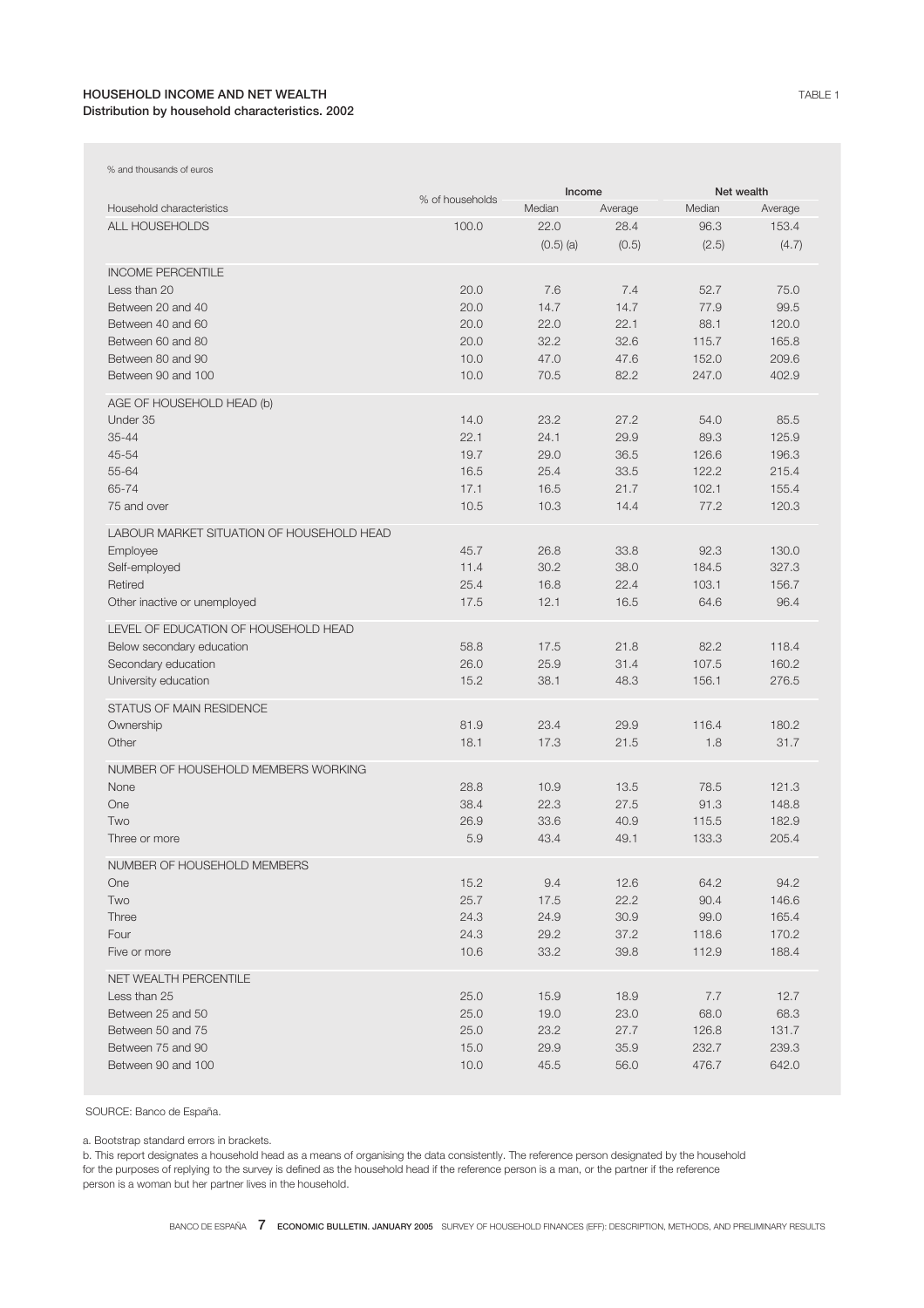| $\%$<br>Household characteristics         | Main residence | Other real estate<br>properties | <b>Businesses</b><br>related to self-<br>employment | Jewellery,<br>works of art,<br>antiques | Total | Memorandum:<br>real assets<br>as a %<br>of total assets |
|-------------------------------------------|----------------|---------------------------------|-----------------------------------------------------|-----------------------------------------|-------|---------------------------------------------------------|
| <b>ALL HOUSEHOLDS</b>                     | 66.5           | 24.1                            | 8.8                                                 | 0.6                                     | 100.0 | 87.4                                                    |
| <b>INCOME PERCENTILE</b>                  |                |                                 |                                                     |                                         |       |                                                         |
| Less than 20                              | 79.8           | 17.4                            | 2.6                                                 | 0.2                                     | 100.0 | 91.9                                                    |
| Between 20 and 40                         | 78.7           | 16.9                            | 4.0                                                 | 0.3                                     | 100.0 | 91.1                                                    |
| Between 40 and 60                         | 71.6           | 21.5                            | 6.6                                                 | 0.3                                     | 100.0 | 90.9                                                    |
| Between 60 and 80                         | 66.1           | 25.1                            | 8.4                                                 | 0.4                                     | 100.0 | 89.1                                                    |
| Between 80 and 90                         | 63.4           | 25.0                            | 11.0                                                | 0.7                                     | 100.0 | 87.5                                                    |
| Between 90 and 100                        | 53.2           | 31.0                            | 14.6                                                | 1.2                                     | 100.0 | 80.4                                                    |
| AGE OF HOUSEHOLD HEAD                     |                |                                 |                                                     |                                         |       |                                                         |
| Under 35                                  | 72.9           | 14.0                            | 12.6                                                | 0.4                                     | 100.0 | 92.1                                                    |
| $35 - 44$                                 | 69.4           | 19.0                            | 11.1                                                | 0.4                                     | 100.0 | 89.6                                                    |
| 45-54                                     | 65.7           | 23.8                            | 9.7                                                 | 0.8                                     | 100.0 | 85.0                                                    |
| 55-64                                     | 56.6           | 31.3                            | 11.4                                                | 0.6                                     | 100.0 | 85.8                                                    |
| 65-74                                     | 69.7           | 27.5                            | 2.3                                                 | 0.6                                     | 100.0 | 87.9                                                    |
| 75 and over                               | 75.0           | 23.6                            | 1.0                                                 | 0.4                                     | 100.0 | 87.5                                                    |
| LABOUR MARKET SITUATION OF HOUSEHOLD HEAD |                |                                 |                                                     |                                         |       |                                                         |
| Employee                                  | 76.8           | 21.1                            | 1.5                                                 | 0.6                                     | 100.0 | 88.0                                                    |
| Self-employed                             | 41.4           | 26.1                            | 31.9                                                | 0.6                                     | 100.0 | 84.8                                                    |
| Retired                                   | 69.1           | 28.5                            | 1.7                                                 | 0.7                                     | 100.0 | 87.8                                                    |
| Other inactive or unemployed              | 76.0           | 21.2                            | 2.3                                                 | 0.5                                     | 100.0 | 90.6                                                    |
| NET WEALTH PERCENTILE                     |                |                                 |                                                     |                                         |       |                                                         |
| Less than 25                              | 85.3           | 11.1                            | 2.3                                                 | 1.3                                     | 100.0 | 83.4                                                    |
| Between 25 and 50                         | 90.1           | 7.7                             | 1.8                                                 | 0.4                                     | 100.0 | 92.0                                                    |
| Between 50 and 75                         | 84.3           | 12.4                            | 3.0                                                 | 0.4                                     | 100.0 | 91.7                                                    |
| Between 75 and 90                         | 70.8           | 23.3                            | 5.5                                                 | 0.5                                     | 100.0 | 89.5                                                    |
| Between 90 and 100                        | 43.7           | 38.2                            | 17.2                                                | 0.8                                     | 100.0 | 82.9                                                    |

SOURCE: Banco de España.

The main residence is households' most important asset (66.5% of the value of total household real assets), followed by other real estate property (24.1%) and businesses related to activities engaged in by self-employed family members  $(8.8\%)^8$ . As income and net wealth increase, housing diminishes in relative significance in favour of other real estate properties and businesses. For the self-employed, the value of their business accounts for 31.9% of the total value of their real assets.

87.3% of households have some type of real asset (see Table 3) and, for these, the median value of their real assets is €120,000.

MAIN RESIDENCE The percentage of households that own their main residence (81.9% of all households) increases with the level of income, but reaches 73.7% even for the 20% of households with lower earnings. By age, 68.3% of the youngest households are the owners of their main residence, while this figure rises to 88.4% for households whose head is in the 55 to 64-year-old group.

<sup>8.</sup> The value of businesses is, in some cases, considered as a real asset if it is related to the work of their owners; and, in other cases, as a financial asset via the ownership of unlisted shares or other equity, if it is a means of investing saving.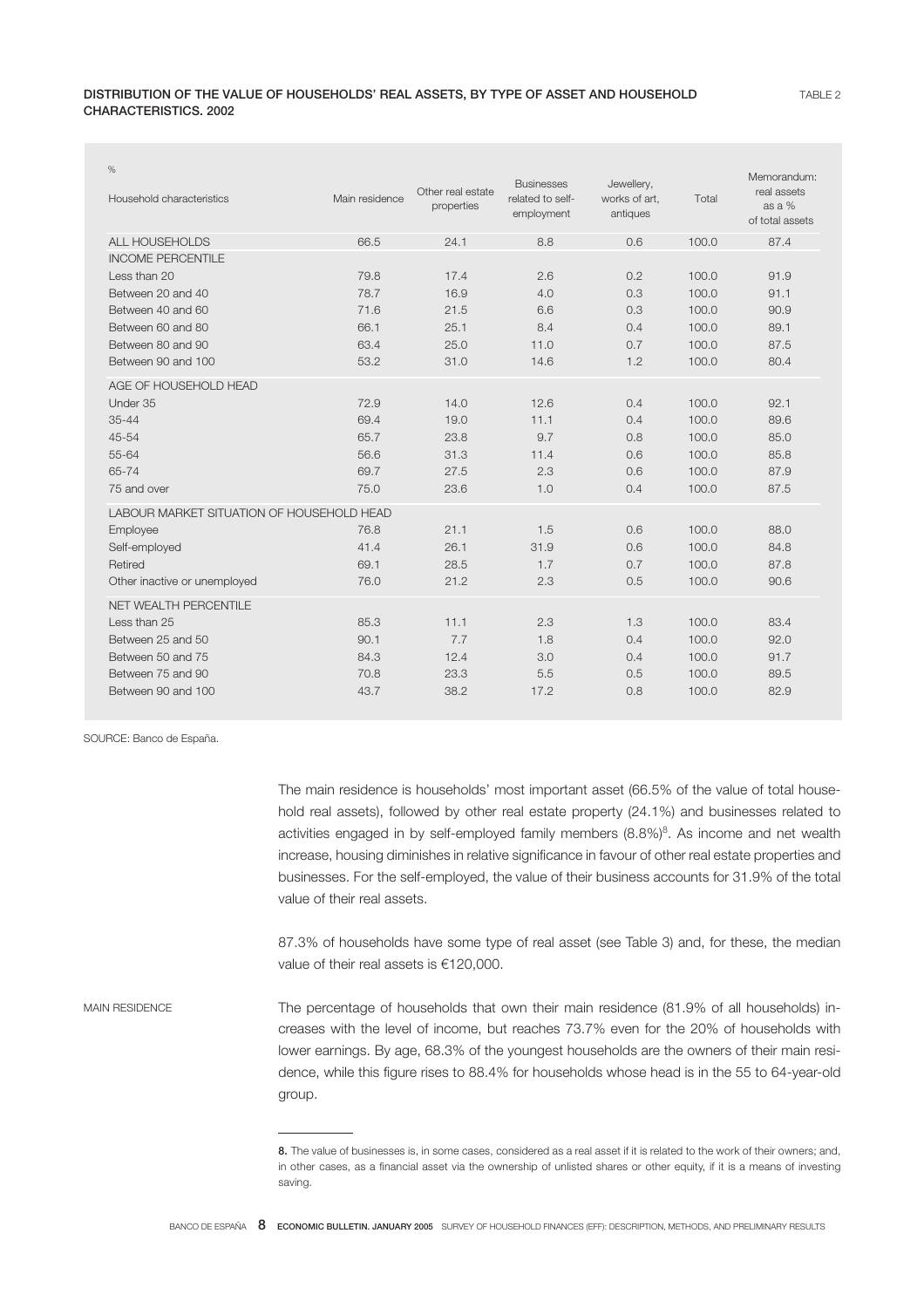## HOLDINGS OF REAL ASSETS BY HOUSEHOLDS By type of asset and household characteristics. 2002

| % and thousands of euros                  |                |                                    |                                                            |                                         |                            |                       |
|-------------------------------------------|----------------|------------------------------------|------------------------------------------------------------|-----------------------------------------|----------------------------|-----------------------|
| Household characteristics                 | Main residence | Other real<br>estate<br>properties | <b>Businesses</b><br>related to self-<br>employment        | Jewellery,<br>works of art,<br>antiques | Some type of<br>real asset | Some type of<br>asset |
|                                           |                |                                    | Percentage of households owning asset                      |                                         |                            |                       |
| ALL HOUSEHOLDS                            | 81.9           | 30.1                               | 12.4                                                       | 18.2                                    | 87.3                       | 99.4                  |
| <b>INCOME PERCENTILE</b>                  |                |                                    |                                                            |                                         |                            |                       |
| Less than 20                              | 73.7           | 18.5                               | 4.0                                                        | 12.0                                    | 78.8                       | 97.8                  |
| Between 20 and 40                         | 79.0           | 22.9                               | 8.5                                                        | 13.5                                    | 83.6                       | 99.7                  |
| Between 40 and 60                         | 80.8           | 27.4                               | 12.8                                                       | 16.4                                    | 86.8                       | 99.8                  |
| Between 60 and 80                         | 85.1           | 33.5                               | 15.3                                                       | 20.7                                    | 90.7                       | 100.0                 |
| Between 80 and 90                         | 89.6           | 42.7                               | 19.9                                                       | 26.8                                    | 95.7                       | 100.0                 |
| Between 90 and 100                        | 92.3           | 53.7                               | 22.6                                                       | 30.0                                    | 97.8                       | 99.9                  |
| AGE OF HOUSEHOLD HEAD                     |                |                                    |                                                            |                                         |                            |                       |
| Under 35                                  | 68.3           | 16.6                               | 13.0                                                       | 14.8                                    | 73.4                       | 99.3                  |
| 35-44                                     | 78.9           | 26.0                               | 16.5                                                       | 19.5                                    | 85.9                       | 99.3                  |
| 45-54                                     | 83.2           | 36.3                               | 16.8                                                       | 22.9                                    | 90.0                       | 99.2                  |
| 55-64                                     | 88.4           | 40.9                               | 15.8                                                       | 19.7                                    | 93.4                       | 99.4                  |
| 65-74                                     | 87.9           | 32.8                               | 5.1                                                        | 16.2                                    | 91.2                       | 99.7                  |
| 75 and over                               | 84.1           | 23.8                               | 1.3                                                        | 11.9                                    | 88.1                       | 100.0                 |
|                                           |                |                                    |                                                            |                                         |                            |                       |
| LABOUR MARKET SITUATION OF HOUSEHOLD HEAD |                |                                    |                                                            |                                         |                            |                       |
| Employee                                  | 79.7           | 27.2                               | 3.6                                                        | 19.2                                    | 85.2                       | 99.5                  |
| Self-employed                             | 87.0           | 47.9                               | 78.5                                                       | 22.4                                    | 97.1                       | 100.0                 |
| Retired                                   | 87.5           | 33.6                               | 4.7                                                        | 14.8                                    | 91.5                       | 99.8                  |
| Other inactive or unemployed              | 76.4           | 21.0                               | 3.5                                                        | 17.6                                    | 80.5                       | 98.3                  |
| <b>NET WEALTH PERCENTILE</b>              |                |                                    |                                                            |                                         |                            |                       |
| Less than 25                              | 38.5           | 6.8                                | 3.6                                                        | 12.1                                    | 50.6                       | 97.8                  |
| Between 25 and 50                         | 94.6           | 18.6                               | 6.4                                                        | 17.0                                    | 98.7                       | 100.0                 |
| Between 50 and 75                         | 97.6           | 31.9                               | 12.1                                                       | 17.4                                    | 100.0                      | 100.0                 |
| Between 75 and 90                         | 97.3           | 53.0                               | 20.6                                                       | 21.2                                    | 100.0                      | 100.0                 |
| Between 90 and 100                        | 96.4           | 78.4                               | 37.8                                                       | 33.6                                    | 100.0                      | 100.0                 |
|                                           |                |                                    | Median of the asset value for households owning such asset |                                         |                            |                       |
| <b>ALL HOUSEHOLDS</b>                     | 97.3           | 68.9                               | 34.5                                                       | 1.4                                     | 120.0                      | 113.1                 |
| <b>INCOME PERCENTILE</b>                  |                |                                    |                                                            |                                         |                            |                       |
| Less than 20                              | 65.3           | 35.4                               | 20.4                                                       | 0.8                                     | 72.0                       | 60.7                  |
| Between 20 and 40                         | 90.0           | 46.3                               | 18.5                                                       | 1.0                                     | 98.8                       | 91.6                  |
| Between 40 and 60                         | 90.9           | 53.5                               | 25.9                                                       | 1.2                                     | 108.3                      | 102.7                 |
| Between 60 and 80                         | 113.1          | 82.8                               | 40.0                                                       | 1.8                                     | 136.6                      | 137.4                 |
| Between 80 and 90                         | 121.3          | 84.8                               | 49.6                                                       | 2.5                                     | 158.6                      | 172.0                 |
| Between 90 and 100                        | 173.0          | 128.5                              | 53.1                                                       | 6.0                                     | 238.4                      | 273.2                 |
| AGE OF HOUSEHOLD HEAD                     |                |                                    |                                                            |                                         |                            |                       |
| Under 35                                  | 104.5          | 69.0                               |                                                            | 1.2                                     | 113.9                      | 93.3                  |
| $35 - 44$                                 | 105.3          | 60.0                               | 43.5<br>34.8                                               | 1.2                                     | 120.0                      | 114.7                 |
| 45-54                                     |                | 73.3                               | 43.1                                                       |                                         |                            |                       |
| 55-64                                     | 116.1<br>98.5  | 90.2                               | 20.5                                                       | 1.9<br>1.8                              | 140.0<br>121.1             | 139.3                 |
| 65-74                                     | 90.0           | 59.2                               | 33.2                                                       |                                         | 106.7                      | 129.6<br>104.8        |
| 75 and over                               | 72.6           | 39.6                               | 25.2                                                       | 1.7<br>1.1                              | 82.1                       | 78.1                  |
|                                           |                |                                    |                                                            |                                         |                            |                       |
| LABOUR MARKET SITUATION OF HOUSEHOLD HEAD |                |                                    |                                                            |                                         |                            |                       |
| Employee                                  | 109.3          | 71.4                               | 22.6                                                       | 1.5                                     | 120.0                      | 116.4                 |
| Self-employed                             | 120.0          | 95.7                               | 39.7                                                       | 1.5                                     | 188.4                      | 206.8                 |
| Retired                                   | 90.0           | 60.3                               | 25.2                                                       | 1.8                                     | 107.8                      | 104.8                 |
| Other inactive or unemployed              | 72.8           | 53.4                               | 29.0                                                       | 0.9                                     | 85.2                       | 73.7                  |
| NET WEALTH PERCENTILE                     |                |                                    |                                                            |                                         |                            |                       |
| Less than 25                              | 34.6           | 21.4                               | 7.6                                                        | 0.9                                     | 30.5                       | 12.9                  |
| Between 25 and 50                         | 71.2           | 23.1                               | 12.2                                                       | 0.8                                     | 72.4                       | 79.5                  |
| Between 50 and 75                         | 120.0          | 43.5                               | 22.0                                                       | 1.4                                     | 123.6                      | 138.5                 |
| Between 75 and 90                         | 168.1          | 90.7                               | 43.7                                                       | 2.8                                     | 221.4                      | 248.3                 |
| Between 90 and 100                        | 237.7          | 210.1                              | 117.4                                                      | 6.0                                     | 438.8                      | 499.7                 |

SOURCE: Banco de España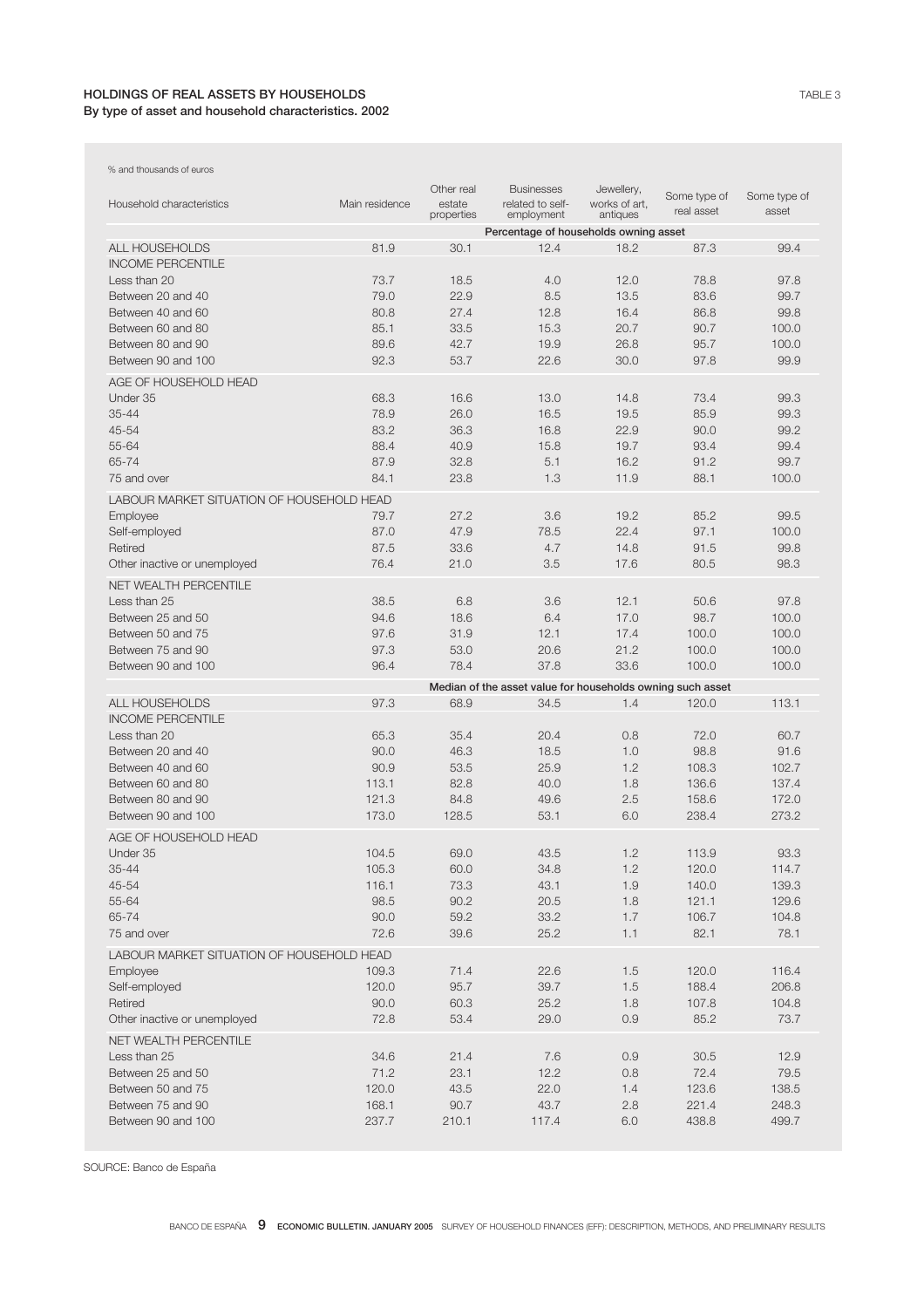### DISTRIBUTION OF THE VALUE OF HOUSEHOLDS' FINANCIAL ASSETS By type of asset and household characteristics. 2002

| securities |
|------------|
| 2.3        |
|            |
| 3.5        |
| 3.3        |
| 3.7        |
| 2.1        |
| 0.9        |
|            |
|            |
| 1.4        |
| 2.3        |
| 5.0        |
| 1.5        |
|            |

SOURCE: Banco de España.

The median value of the main residence is €97,300 and grows as income increases. In terms of age, the median value is highest for households whose head is 45 to 54 years old (€116,100).

OTHER REAL ESTATE PROPERTIES<sup>9</sup> Properties other than the main residence are owned by 30.1% of households. In particular, approximately 18.5% of households own a dwelling other than the main residence, followed by 8% who own plots of land and estates. These figures increase with income, but it can be seen even in the bottom and middle part of the distribution that a considerable proportion of households own real estate properties other than their main residence. In any event, the percentage of households owning other real estate peaks (78.4%) for the top decile of the wealth distribution. By age group, the ownership of other properties is more frequent among households whose head is aged between 55 and 64, and by labour market status, this is the case among the self-employed.

> The median value of these properties is €68,900 and increases with income and net wealth. In terms of age, the maximum median value occurs in the 55 to 64-year-old group, and as regards labour market status, in the self-employed group.

BUSINESSES RELATED TO SELF-EMPLOYMENT The proportion of households with assets in businesses related to their members' self-employment is 12.4%. This figure increases with income and net wealth and, by age, is highest for the 35 to 64-year-old group.

> The median value of these businesses is €34,500 and rises with net wealth and with income<sup>10</sup>.

<sup>9.</sup> Included under other real estate properties are dwellings, plots of land and estates, garages, industrial buildings, stores, premises, offices and hotels. 10. Included in the value of businesses is that of the related land and buildings, provided that households have not included these as part of their properties.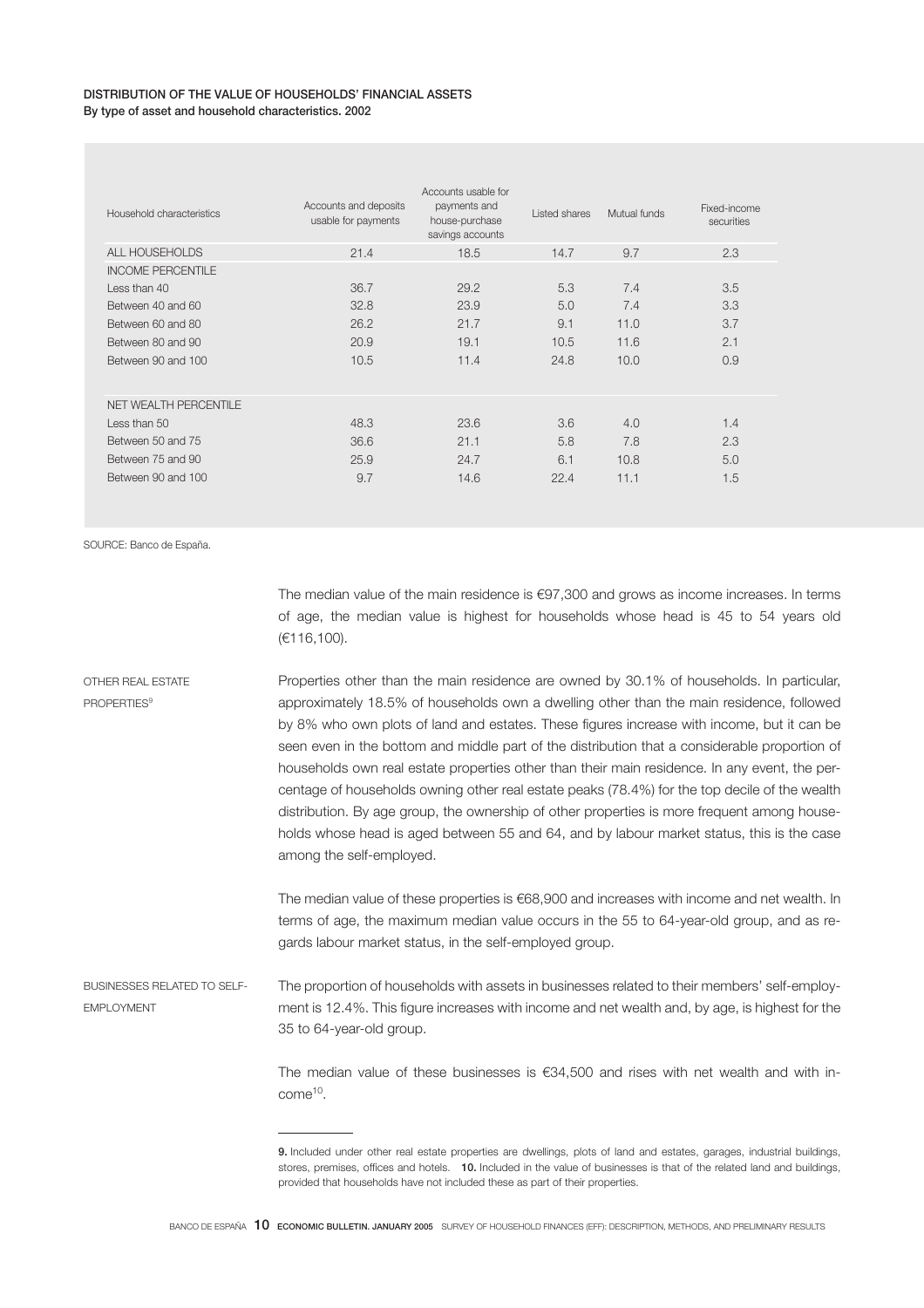| Pension schemes and<br>unit-linked or mixed life<br>insurance | Unlisted shares<br>and other equity | Other<br>financial<br>assets | Total | Memorandum:<br>financial assets as a<br>% of total assets | Household characteristics |
|---------------------------------------------------------------|-------------------------------------|------------------------------|-------|-----------------------------------------------------------|---------------------------|
| 17.6                                                          | 11.4                                | 4.5                          | 100.0 | 12.6                                                      | ALL HOUSEHOLDS            |
|                                                               |                                     |                              |       |                                                           | <b>INCOME PERCENTILE</b>  |
| 11.5                                                          | 4.4                                 | 1.9                          | 100.0 | 8.5                                                       | Less than $40$            |
| 13.5                                                          | 7.3                                 | 6.7                          | 100.0 | 9.1                                                       | Between 40 and 60         |
| 17.4                                                          | 6.7                                 | 4.1                          | 100.0 | 10.9                                                      | Between 60 and 80         |
| 23.5                                                          | 7.9                                 | 4.4                          | 100.0 | 12.5                                                      | Between 80 and 90         |
| 19.1                                                          | 18.3                                | 5.0                          | 100.0 | 19.6                                                      | Between 90 and 100        |
|                                                               |                                     |                              |       |                                                           |                           |
|                                                               |                                     |                              |       |                                                           | NET WEALTH PERCENTILE     |
| 12.8                                                          | 1.4                                 | 4.9                          | 100.0 | 9.9                                                       | Less than 50              |
| 21.5                                                          | 1.5                                 | 3.4                          | 100.0 | 8.3                                                       | Between 50 and 75         |
| 21.7                                                          | 3.7                                 | 2.1                          | 100.0 | 10.5                                                      | Between 75 and 90         |
| 16.3                                                          | 18.8                                | 5.5                          | 100.0 | 17.1                                                      | Between 90 and 100        |
|                                                               |                                     |                              |       |                                                           |                           |

**Financial assets** For households as a whole, bank accounts make up almost 40% of the value of financial assets, followed by pension schemes (17.6%), listed shares (14.7%), and unlisted shares and other equity (11.4%) (see Table 4). By income and wealth levels, the portfolio composition tends to be similar at the low and middle levels of the income and net wealth distributions, but varies considerably in the relative significance of bank deposits and shares (listed and unlisted and other equity) for the top decile of these distributions. In particular, for the 40% of households with lower income, bank accounts represent 65.9% of their financial assets, listed shares 5.3%, and unlisted shares and other equity 4.4%. This breakdown does not differ greatly in the two following deciles. By contrast, for the top decile of the income distribution, the proportions of assets invested in bank accounts, listed shares and unlisted shares are 21.9%, 24.8% and 18.3%, respectively.

> A total of 98.5% of households own some type of financial asset, although this percentage falls considerably if bank accounts are excluded. The median value of financial asset holdings is €4,300 (see Table 5). The percentage scarcely varies across the income groups.

BANK ACCOUNTS The percentage of households that have some type of bank account that can be used to make payments is 97.7%. This percentage remains always above 94.5% for all types of households. The median amount in such accounts is  $€1,800$ .

> The proportion of households with bank accounts that cannot be used to make payments (including "cuentas vivienda" - savings accounts in which the money deposited must be used to buy a house) is 16.6%. This percentage increases with income and net wealth. By age, the figure is biggest for households in the 65 to 74-year-old group (19.5%), and by labour market status, for retired persons (20.2%), reflecting the fact that such accounts are low-risk savings vehicles. The median amount in this case is €12,000.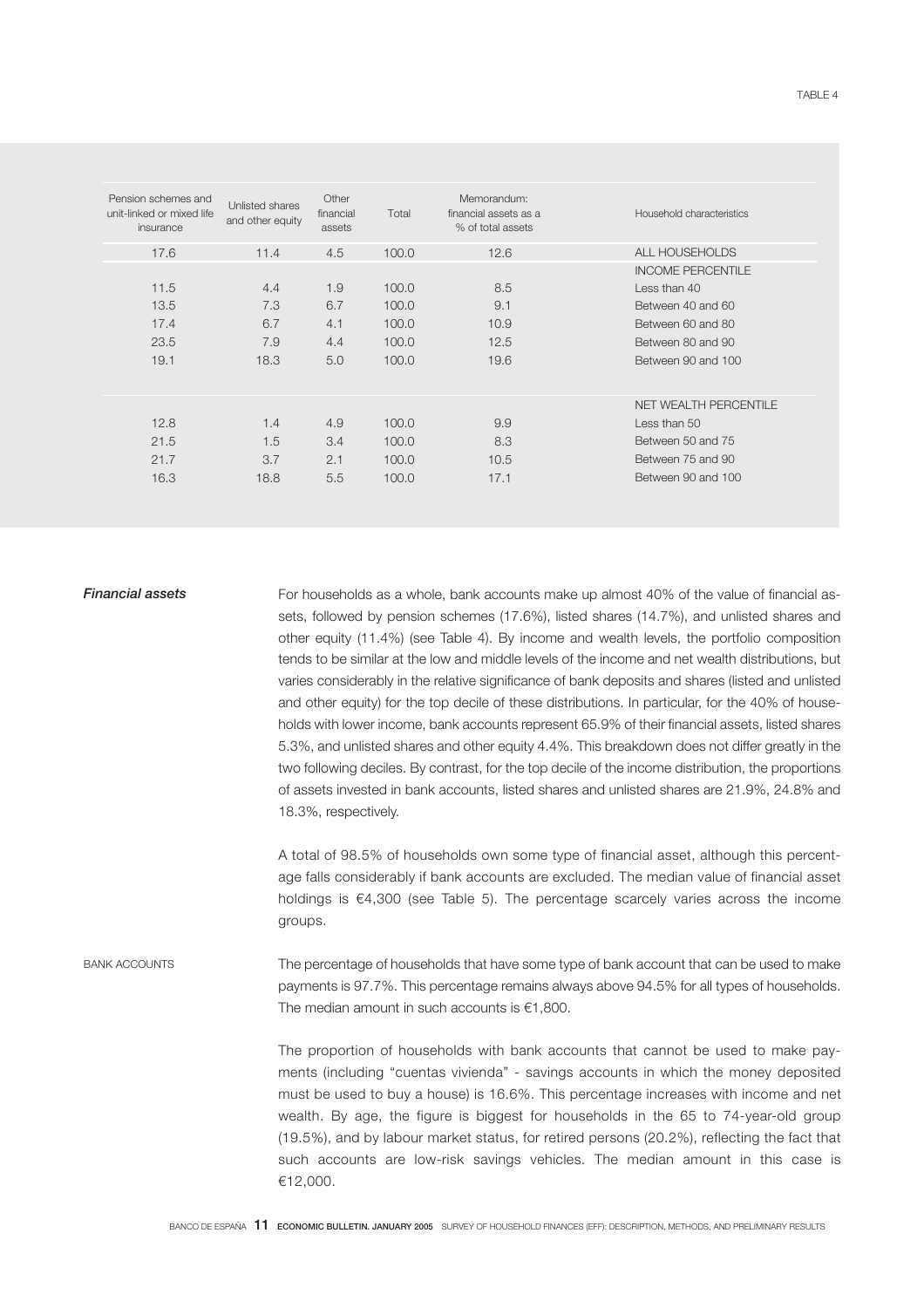# HOLDINGS OF FINANCIAL ASSETS BY HOUSEHOLDS By type of asset and household characteristics. 2002

% and thousands of euros

| Household characteristics                 | Accounts and deposits<br>usable for payments | Accounts not usable<br>for payments and<br>house-purchase<br>savings accounts | Listed shares                         | Mutual funds | Fixed-income<br>securities |
|-------------------------------------------|----------------------------------------------|-------------------------------------------------------------------------------|---------------------------------------|--------------|----------------------------|
|                                           |                                              |                                                                               | Percentage of households owning asset |              |                            |
| <b>ALL HOUSEHOLDS</b>                     | 97.7                                         | 16.6                                                                          | 10.8                                  | 7.2          | 1.9                        |
| <b>INCOME PERCENTILE</b>                  |                                              |                                                                               |                                       |              |                            |
| Less than 20                              | 94.8                                         | 12.1                                                                          | 3.4                                   | 2.4          | 1.0                        |
| Between 20 and 40                         | 97.2                                         | 14.2                                                                          | 5.3                                   | 2.9          | 1.0                        |
| Between 40 and 60                         | 98.4                                         | 15.3                                                                          | 7.9                                   | 5.4          | 2.2                        |
| Between 60 and 80                         | 98.9                                         | 16.8                                                                          | 11.9                                  | 9.5          | 2.3                        |
| Between 80 and 90                         | 99.0                                         | 24.3                                                                          | 17.4                                  | 11.9         | 2.6                        |
| Between 90 and 100                        | 99.8                                         | 25.4                                                                          | 33.6                                  | 19.9         | 3.4                        |
| AGE OF HOUSEHOLD HEAD                     |                                              |                                                                               |                                       |              |                            |
| Under 35                                  | 97.5                                         | 15.2                                                                          | 7.2                                   | 5.6          | 0.8                        |
| 35-44                                     | 97.3                                         | 14.6                                                                          | 10.4                                  | 7.1          | 1.8                        |
| 45-54                                     | 97.6                                         | 16.4                                                                          | 14.6                                  | 9.3          | 2.3                        |
| 55-64                                     | 97.9                                         | 17.1                                                                          | 13.0                                  | 8.8          | 1.7                        |
| 65-74                                     | 98.4                                         | 19.5                                                                          | 9.7                                   |              |                            |
| 75 and over                               | 98.2                                         | 17.6                                                                          | 7.6                                   | 6.6<br>4.3   | 2.0<br>2.9                 |
| LABOUR MARKET SITUATION OF HOUSEHOLD HEAD |                                              |                                                                               |                                       |              |                            |
|                                           |                                              |                                                                               |                                       |              |                            |
| Employee                                  | 98.1                                         | 16.1                                                                          | 12.3                                  | 7.8          | 1.9                        |
| Self-employed                             | 97.4                                         | 17.6                                                                          | 13.9                                  | 9.3          | 1.3                        |
| Retired                                   | 98.6                                         | 20.2                                                                          | 10.7                                  | 7.1          | 2.7                        |
| Other inactive or unemployed              | 95.8                                         | 12.2                                                                          | 4.8                                   | 4.4          | 1.0                        |
| <b>NET WEALTH PERCENTILE</b>              |                                              |                                                                               |                                       |              |                            |
| Less than 25                              | 95.5                                         | 10.4                                                                          | 2.3                                   | 1.5          | 0.3                        |
| Between 25 and 50                         | 98.0                                         | 12.5                                                                          | 4.4                                   | 2.7          | 1.0                        |
| Between 50 and 75                         | 98.4                                         | 16.4                                                                          | 10.1                                  | 7.5          | 1.9                        |
| Between 75 and 90                         | 99.2                                         | 23.6                                                                          | 19.1                                  | 13.1         | 4.2                        |
| Between 90 and 100                        | 98.9                                         | 32.6                                                                          | 37.4                                  | 23.4         | 4.5                        |
|                                           |                                              |                                                                               |                                       |              |                            |
| <b>ALL HOUSEHOLDS</b>                     | 1.8                                          | Median of the asset value for households owning such asset<br>12.0            | 5.8                                   | 12.0         | 12.0                       |
| <b>INCOME PERCENTILE</b>                  |                                              |                                                                               |                                       |              |                            |
| Less than 20                              | 1.0                                          | 9.0                                                                           | 5.4                                   | 18.0         | 9.6                        |
| Between 20 and 40                         | 1.2                                          | 12.0                                                                          | 5.8                                   | 14.0         | 15.6                       |
| Between 40 and 60                         | 1.8                                          | 11.6                                                                          | 3.6                                   | 8.0          | 12.6                       |
| Between 60 and 80                         | 2.3                                          | 12.2                                                                          | 4.4                                   | 12.0         | 18.6                       |
| Between 80 and 90                         | 3.0                                          | 12.0                                                                          | 6.1                                   | 14.5         | 8.6                        |
| Between 90 and 100                        | 4.1                                          | 18.3                                                                          | 9.0                                   | 13.5         | 6.4                        |
| AGE OF HOUSEHOLD HEAD                     |                                              |                                                                               |                                       |              |                            |
| Under 35                                  | 1.6                                          | 9.1                                                                           | 1.7                                   | 6.8          |                            |
| $35 - 44$                                 |                                              |                                                                               |                                       |              |                            |
|                                           | 1.6                                          | $9.0\,$                                                                       | $3.0\,$                               | 7.2          | 6.0                        |
| 45-54                                     | 1.9                                          | 12.0                                                                          | 6.0                                   | 15.8         | 18.0                       |
| 55-64                                     | 2.1                                          | 13.2                                                                          | $6.8\,$                               | 14.0         | 10.7                       |
| 65-74                                     | $2.0\,$                                      | 16.3                                                                          | 8.2                                   | 18.0         | 16.3                       |
| 75 and over                               | 1.9                                          | 12.0                                                                          | 11.8                                  | 17.0         | 16.2                       |
| LABOUR MARKET SITUATION OF HOUSEHOLD HEAD |                                              |                                                                               |                                       |              |                            |
| Employee                                  | 1.8                                          | 11.0                                                                          | 4.6                                   | 10.0         | 6.4                        |
| Self-employed                             | 2.4                                          | 14.4                                                                          | 4.9                                   | 19.8         | 12.0                       |
| Retired                                   | 2.5                                          | 13.1                                                                          | 6.7                                   | 18.0         | 15.6                       |
| Other inactive or unemployed              | 1.0                                          | 13.6                                                                          | 10.8                                  | 13.8         | 18.0                       |
| NET WEALTH PERCENTILE                     |                                              |                                                                               |                                       |              |                            |
| Less than 25                              | 1.0                                          | 7.9                                                                           | 3.7                                   | 6.8          | $\star$                    |
| Between 25 and 50                         | 1.4                                          | 8.3                                                                           | 2.2                                   | 5.7          |                            |
| Between 50 and 75                         | $2.0\,$                                      | 12.0                                                                          | 3.8                                   | 8.6          | 12.0                       |
| Between 75 and 90                         | 3.2                                          | 16.0                                                                          | 4.6                                   | 15.5         | 18.4                       |
| Between 90 and 100                        | 5.2                                          | 28.9                                                                          | 12.0                                  | 30.0         | 18.0                       |
|                                           |                                              |                                                                               |                                       |              |                            |

SOURCE: Banco de España.

\* Fewer than eleven observations.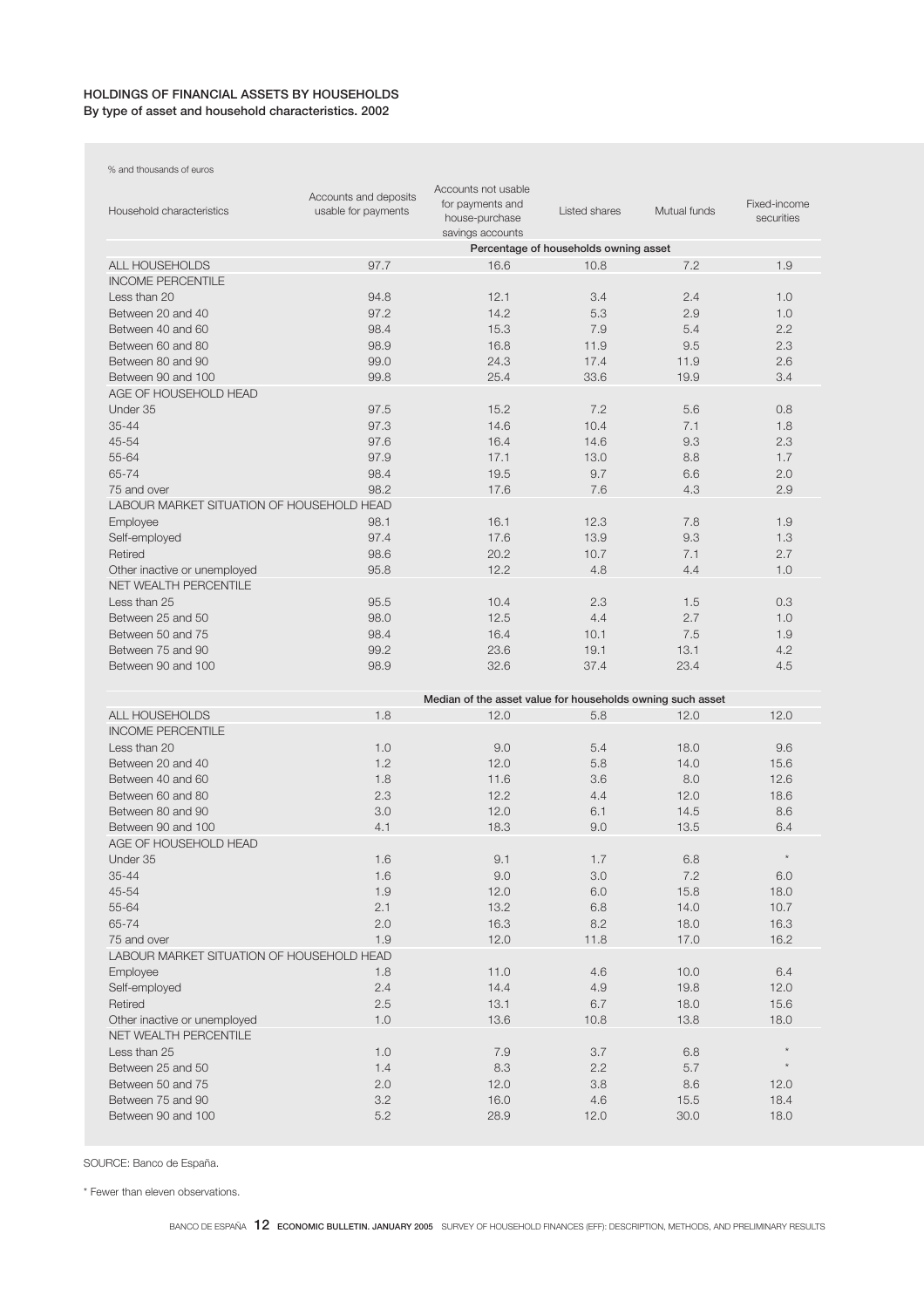| Pension schemes and<br>unit-linked or mixed life<br>insurance | Unlisted shares and<br>other equity | Other financial assets                                     | Some type of<br>financial asset | Household characteristics                 |
|---------------------------------------------------------------|-------------------------------------|------------------------------------------------------------|---------------------------------|-------------------------------------------|
|                                                               |                                     | Percentage of households owning asset                      |                                 |                                           |
| 24.1                                                          | 2.3                                 | 4.5                                                        | 98.5                            | ALL HOUSEHOLDS                            |
|                                                               |                                     |                                                            |                                 | <b>INCOME PERCENTILE</b>                  |
| 4.8                                                           | 0.7                                 | 3.5                                                        | 95.9                            | Less than 20                              |
| 15.6                                                          | 1.3                                 | 2.6                                                        | 98.2                            | Between 20 and 40                         |
| 22.0                                                          | 1.5                                 | 4.6                                                        | 99.1                            | Between 40 and 60                         |
| 30.5                                                          | 3.5                                 | 4.3                                                        | 99.6                            | Between 60 and 80                         |
| 39.1                                                          | 2.7                                 | 5.3                                                        | 99.8                            | Between 80 and 90                         |
| 55.6                                                          | 6.0                                 | 9.9                                                        | 99.9                            | Between 90 and 100                        |
|                                                               |                                     |                                                            |                                 | AGE OF HOUSEHOLD HEAD                     |
| 19.8                                                          | 1.8                                 | 4.8                                                        | 98.4                            | Under 35                                  |
| 31.9                                                          | 3.6                                 | 6.7                                                        | 98.6                            | $35 - 44$                                 |
| 38.7                                                          | 2.7                                 | 7.0                                                        | 98.0                            | 45-54                                     |
| 32.1                                                          | 2.8                                 | 3.6                                                        | 98.4                            | 55-64                                     |
|                                                               |                                     |                                                            |                                 |                                           |
| 6.2                                                           | 1.1                                 | 1.6                                                        | 98.9                            | 65-74                                     |
| 2.4                                                           | 0.5                                 | 1.1                                                        | 99.3                            | 75 and over                               |
|                                                               |                                     |                                                            |                                 | LABOUR MARKET SITUATION OF HOUSEHOLD HEAD |
| 33.5                                                          | 1.8                                 | 3.6                                                        | 98.9                            | Employee                                  |
| 42.9                                                          | 9.3                                 | 14.9                                                       | 98.7                            | Self-employed                             |
| 8.6                                                           | 1.1                                 | 1.8                                                        | 99.2                            | Retired                                   |
| 9.7                                                           | 0.5                                 | 3.9                                                        | 96.6                            | Other inactive or unemployed              |
|                                                               |                                     |                                                            |                                 | <b>NET WEALTH PERCENTILE</b>              |
| 8.0                                                           | 0.2                                 | 3.3                                                        | 96.6                            | Less than 25                              |
| 17.2                                                          | 1.3                                 | 3.9                                                        | 98.8                            | Between 25 and 50                         |
| 27.6                                                          | 1.5                                 | 3.3                                                        | 99.1                            | Between 50 and 75                         |
| 37.4                                                          | 3.2                                 | 4.0                                                        | 99.6                            | Between 75 and 90                         |
| 52.7                                                          | 10.1                                | 12.9                                                       | 99.7                            | Between 90 and 100                        |
|                                                               |                                     |                                                            |                                 |                                           |
|                                                               |                                     | Median of the asset value for households owning such asset |                                 |                                           |
| 6.4                                                           | 13.8                                | 5.4                                                        | 4.3                             | ALL HOUSEHOLDS                            |
|                                                               |                                     |                                                            |                                 | <b>INCOME PERCENTILE</b>                  |
| 5.3                                                           | $\star$                             | 2.5                                                        | 1.4                             | Less than 20                              |
| 4.4                                                           | 10.6                                | 1.8                                                        | 2.4                             | Between 20 and 40                         |
| 3.8                                                           | 12.1                                | 5.4                                                        | 3.5                             | Between 40 and 60                         |
| 5.1                                                           | 10.1                                | 7.0                                                        | 5.9                             | Between 60 and 80                         |
| 9.6                                                           | 41.4                                | 8.1                                                        | 11.6                            | Between 80 and 90                         |
| 12.8                                                          | 50.5                                | 15.6                                                       | 22.0                            | Between 90 and 100                        |
|                                                               |                                     |                                                            |                                 | AGE OF HOUSEHOLD HEAD                     |
| 2.3                                                           | 12.0                                | 4.2                                                        | 3.0                             | Under 35                                  |
| 4.3                                                           | 9.1                                 | 5.4                                                        | 3.8                             | $35 - 44$                                 |
| 8.0                                                           | 14.0                                | 5.8                                                        | 6.0                             | 45-54                                     |
| 13.0                                                          | 35.3                                | $9.5\,$                                                    | $6.0\,$                         | 55-64                                     |
| 10.5                                                          | 26.8                                | $3.0\,$                                                    | 4.2                             | 65-74                                     |
| 7.9                                                           | 56.5                                | 3.4                                                        | 3.1                             | 75 and over                               |
|                                                               |                                     |                                                            |                                 | LABOUR MARKET SITUATION OF HOUSEHOLD HEAD |
| 5.9                                                           | 10.7                                | 2.6                                                        | 4.4                             | Employee                                  |
| 6.4                                                           |                                     |                                                            |                                 |                                           |
|                                                               | 22.6                                | 14.2                                                       | 10.4                            | Self-employed<br>Retired                  |
| 11.9                                                          | 12.3                                | 3.0                                                        | 5.1                             |                                           |
| 4.8                                                           | 37.0                                | 3.0                                                        | 1.5                             | Other inactive or unemployed              |
|                                                               |                                     |                                                            |                                 | NET WEALTH PERCENTILE                     |
| 3.5                                                           |                                     | 1.2                                                        | 1.2                             | Less than 25                              |
| 3.0                                                           | $\star$                             | 3.1                                                        | $2.8\,$                         | Between 25 and 50                         |
| 4.9                                                           | 6.2                                 | 2.9                                                        | 5.7                             | Between 50 and 75                         |
| 8.9                                                           | 16.3                                | 5.8                                                        | 12.4                            | Between 75 and 90                         |
| 17.4                                                          | 52.8                                | 19.8                                                       | 45.6                            | Between 90 and 100                        |
|                                                               |                                     |                                                            |                                 |                                           |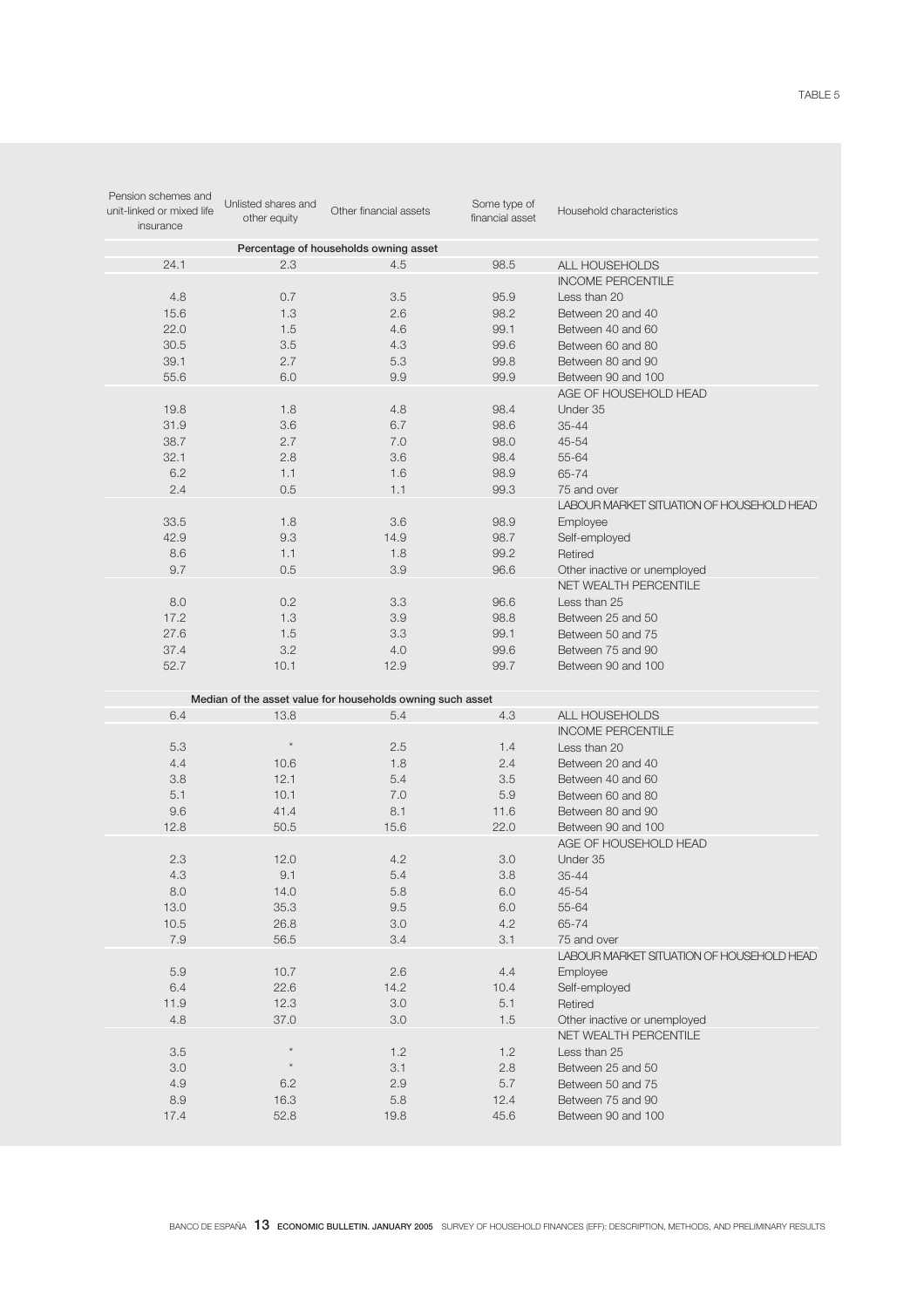| LISTED SHARES AND MUTUAL<br>FUNDS <sup>11</sup>     | The percentage of households directly owning listed shares is 10.8%. This figure rises with<br>income and net wealth, and the increase is greater on moving to the upper income and wealth<br>groups. By level of income, 3.4% of households in the bottom two deciles of the distribution<br>hold this type of asset, and the figure rises to 33.6% for the top decile. Households whose<br>heads are in the 45-64 age bracket are those most inclined to hold listed shares.                                                                          |
|-----------------------------------------------------|---------------------------------------------------------------------------------------------------------------------------------------------------------------------------------------------------------------------------------------------------------------------------------------------------------------------------------------------------------------------------------------------------------------------------------------------------------------------------------------------------------------------------------------------------------|
|                                                     | For households investing in listed shares, the median invested value is $65,800$ . Median values do not<br>vary significantly by income and wealth except for the group of households in the upper decile in both<br>cases, but they increase with age and are highest for retired persons and other inactive people.                                                                                                                                                                                                                                   |
|                                                     | The profile of households with mutual funds is similar to that of households that invest in listed<br>shares, but the proportions of households holding such funds (7.2% for households as a<br>whole) are smaller for all types of households. Conversely, median mutual fund holdings are<br>higher (€12,000) than in the case of listed shares for all types of households. By age, the me-<br>dian investment in this type of asset is greater for households in the over-64 age bracket, and,<br>by labour market status, among the self-employed. |
| UNLISTED SHARES AND OTHER<br><b>EQUITY</b>          | The percentage of households holding unlisted shares or other corporate participating inter-<br>ests is 2.3%. This percentage is higher in the top decile for income (6%) and wealth (10.1%),<br>and is concentrated among the self-employed (9.3%). The median values invested are higher<br>than in most financial assets ( $\epsilon$ 13,800 for households as a whole), in particular in the upper<br>parts of the income and net wealth distributions.                                                                                             |
| <b>FIXED-INCOME SECURITIES</b>                      | The proportion of households investing in fixed-income securities is 1.9%. This figure increas-<br>es with income and net wealth, without exceeding 5% in any instance. By age, the holding of<br>fixed-income securities is concentrated among the elderly (2.9%) and retired persons (2.7%).                                                                                                                                                                                                                                                          |
|                                                     | The median holding of this instrument is $£12,000$ , with no clear variation according to the<br>level of income or wealth.                                                                                                                                                                                                                                                                                                                                                                                                                             |
| PENSION SCHEMES AND LIFE<br>INSURANCE <sup>12</sup> | 24.1% of households have a pension scheme (or unit-linked or mixed life insurance product).<br>This proportion rises with income and net wealth. By age group, the holding of pension<br>schemes is greatest for the 45 to 54-year-old group, and, by labour market status, for the self-<br>employed.                                                                                                                                                                                                                                                  |
|                                                     | The median amount invested in pension schemes is $\epsilon$ 6,400 for households as a whole. The<br>amount increases in the upper income and net wealth brackets. By age group, it peaks for the<br>55 to 64-year-old group (€13,000).                                                                                                                                                                                                                                                                                                                  |
| OTHER FINANCIAL ASSETS                              | Included in this category are outstanding loans in favour of households. The holding of these<br>assets is more frequent in the high income and wealth brackets, and especially, by labour<br>market status, for the group of households whose head is self-employed. The median amount<br>of these loans follows a similar pattern.                                                                                                                                                                                                                    |
| Debts                                               | Household debt accounts for 8.6% of the total value of their assets (see Table 6). The amount<br>outstanding relating to payment for the purchase of the main residence represents 56.6% of                                                                                                                                                                                                                                                                                                                                                             |
|                                                     |                                                                                                                                                                                                                                                                                                                                                                                                                                                                                                                                                         |

<sup>11.</sup> Mutual funds include money market funds, capital market funds, real estate investment funds and other undertakings for the collective investment of transferable securities. 12. Pension schemes do not include entitlements to Social Security pensions. The life insurance instruments considered are unit-linked or mixed products, but not those covering the risk of death.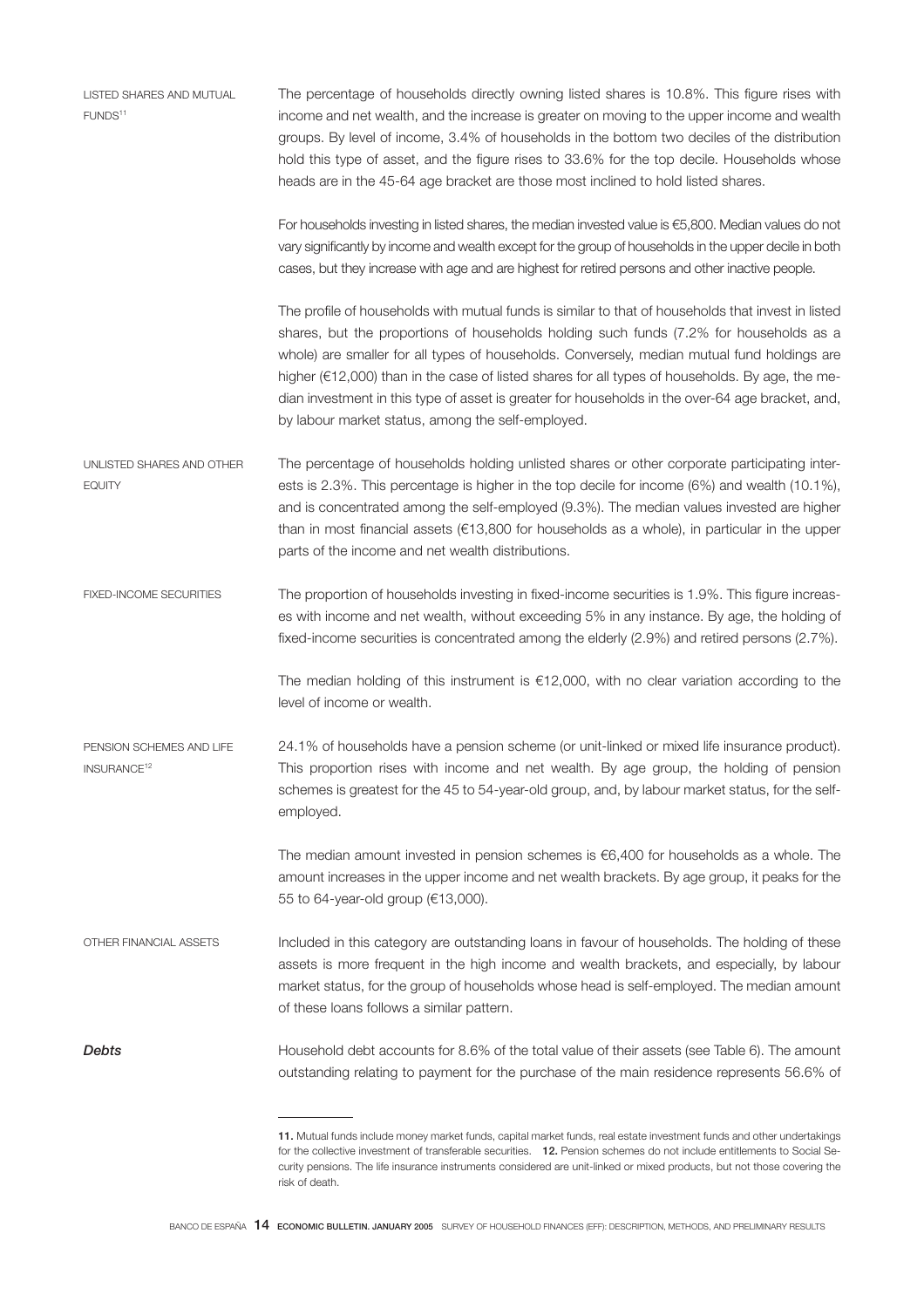| %                         |                               |                                                |                                                  |                         |                                            |       |                                                  |
|---------------------------|-------------------------------|------------------------------------------------|--------------------------------------------------|-------------------------|--------------------------------------------|-------|--------------------------------------------------|
| Household characteristics | Purchase of<br>main residence | Purchase of<br>other real estate<br>properties | Investments and<br>home<br>refurbishments<br>(a) | Purchase of<br>vehicles | Purchase of<br>other goods and<br>services | Total | Memorandum:<br>debt as a<br>% of total<br>assets |
| ALL HOUSEHOLDS            | 56.6                          | 23.6                                           | 7.6                                              | 5.8                     | 6.4                                        | 100.0 | 8.6                                              |
| <b>INCOME PERCENTILE</b>  |                               |                                                |                                                  |                         |                                            |       |                                                  |
| Less than $40$            | 70.4                          | 9.5                                            | 5.4                                              | 7.3                     | 7.4                                        | 100.0 | 6.1                                              |
| Between 40 and 60         | 63.9                          | 13.0                                           | 8.2                                              | 8.2                     | 6.7                                        | 100.0 | 9.7                                              |
| Between 60 and 80         | 60.3                          | 21.4                                           | 6.9                                              | 5.5                     | 5.9                                        | 100.0 | 9.9                                              |
| Between 80 and 90         | 48.0                          | 32.3                                           | 7.4                                              | 5.4                     | 6.9                                        | 100.0 | 9.6                                              |
| Between 90 and 100        | 44.5                          | 36.3                                           | 9.5                                              | 3.8                     | 6.0                                        | 100.0 | 8.4                                              |
| NET WEALTH PERCENTILE     |                               |                                                |                                                  |                         |                                            |       |                                                  |
| Less than 50              | 69.3                          | 9.9                                            | 6.3                                              | 6.9                     | 7.6                                        | 100.0 | 23.9                                             |
| Between 55 and 75         | 64.8                          | 15.0                                           | 7.8                                              | 6.3                     | 6.2                                        | 100.0 | 8.6                                              |
| Between 75 and 90         | 45.2                          | 33.0                                           | 10.2                                             | 6.2                     | 5.4                                        | 100.0 | 5.5                                              |
| Between 90 and 100        | 28.5                          | 55.3                                           | 8.5                                              | 2.6                     | 5.0                                        | 100.0 | 4.4                                              |
|                           |                               |                                                |                                                  |                         |                                            |       |                                                  |

SOURCE: Banco de España.

a. Excluding the purchase of real estate properties.

household debt. This proportion diminishes with income and net wealth, just as the portion of debt assigned to the purchase of other properties increases.

43.6% of households have some type of debt and the median amount outstanding is €22,000 (see Table 7). The groups least likely to have debts are households in the lower brackets of the income and net wealth distributions, and those aged over 64. The highest volumes of outstanding debt in terms of the median amount are among the youngest group, the self-employed and households two of whose members are working. Moreover, these amounts increase with income, but not so clearly with net wealth.

DEBTS RELATING TO PURCHASE OF MAIN RESIDENCE Among households that are owner-occupiers of their main residence, 21.5% have debt outstanding in connection with the purchase of this asset. This proportion increases with income, but not with net wealth. Households most likely to have this type of debt are, by age group, those under 35 (47.4%); by labour market status, dependent employees (34.7%); and by number of members working, those with two employed members (36.4%).

> The amount of debt outstanding relating to the purchase of the main residence is, in terms of the median amount, €31,800 for all households with this type of debt. The median volume of outstanding debt increases with income, holds relatively constant with wealth, is greater for households where the head is under 35 and when two household members are working, but is similar for indebted workers and inactive (not retired) people.

> Debt outstanding in connection with the purchase of the main residence is, almost entirely, mortgage debt.

DEBTS RELATING TO THE PURCHASE OF OTHER REAL ESTATE PROPERTIES In order to finance the purchase of other real estate properties, 6.5% of households have debts outstanding. This proportion increases with income and with wealth and, by age, is greater in the 35 to 64-year-old group, and, by labour market situation, for the self-employed (16.4%).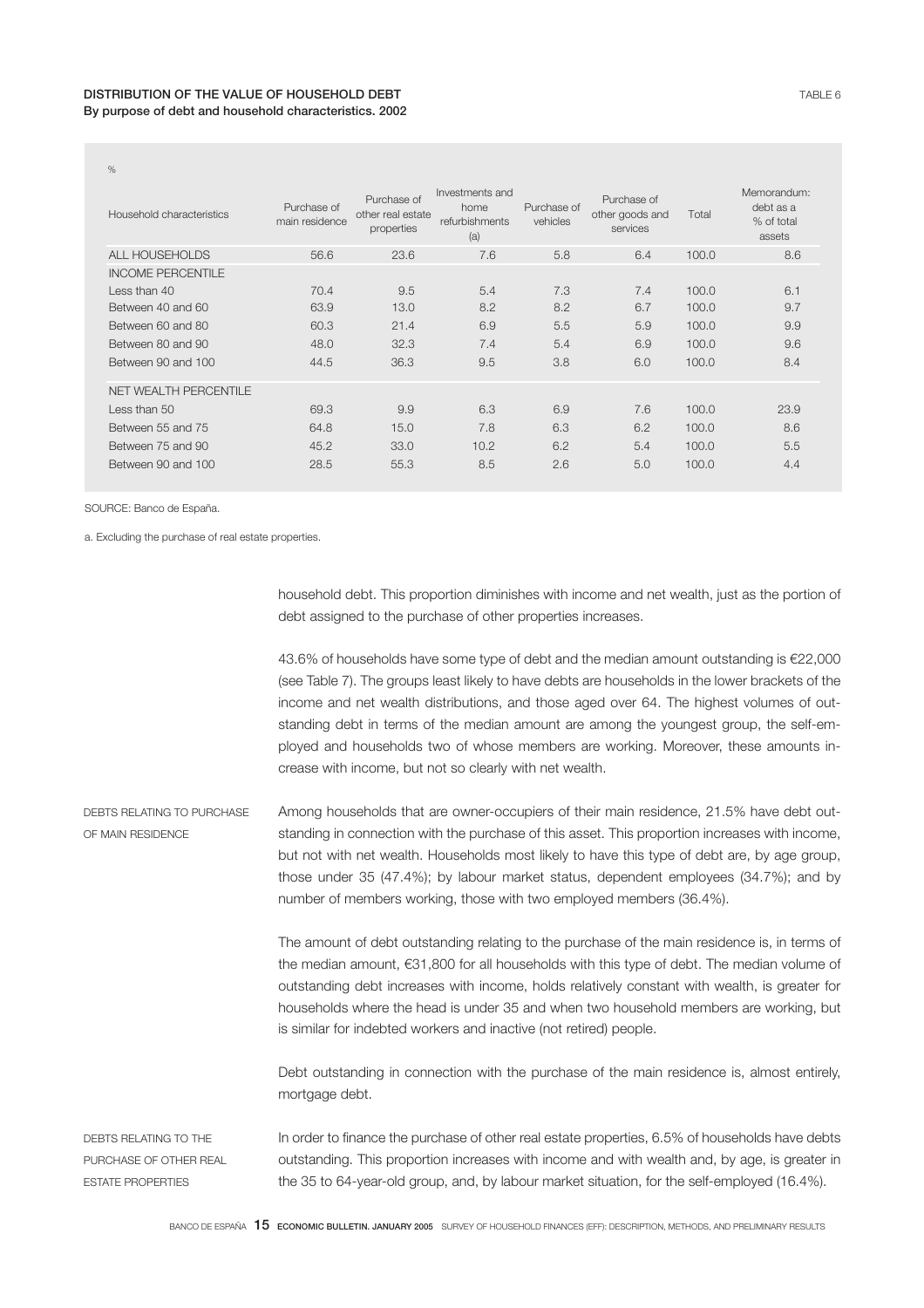## HOUSEHOLD DEBT By purpose, type of debt and household characteristics. 2002

| % and thousands of euros                  |              | Purchase of main<br>residence | Purchases of<br>other real | Other debt outstanding                                   | Some type of     |             |              |
|-------------------------------------------|--------------|-------------------------------|----------------------------|----------------------------------------------------------|------------------|-------------|--------------|
| Household characteristics                 | Total        | With mortgage<br>guarantee    | estate<br>properties       | With real<br>guarantee (incl.<br>mortgages)              | Personal<br>loan | Other debts | debt         |
|                                           |              |                               |                            | Percentage of households with debts outstanding          |                  |             |              |
| ALL HOUSEHOLDS                            | 21.5         | 20.9                          | 6.5                        | 3.3                                                      | 19.9             | 2.9         | 43.6         |
| <b>INCOME PERCENTILE</b>                  |              |                               |                            |                                                          |                  |             |              |
| Less than 20                              | 7.0          | 6.8                           | 0.8                        | 0.8                                                      | 7.3              | 2.2         | 15.9         |
| Between 20 and 40                         | 18.6         | 18.0                          | 2.5                        | 2.7                                                      | 18.4             | 2.0         | 37.4         |
| Between 40 and 60                         | 23.7         | 22.8                          | 5.0                        | 4.1                                                      | 24.4             | 1.9         | 49.2         |
| Between 60 and 80<br>Between 80 and 90    | 27.2<br>28.2 | 26.9<br>27.0                  | 9.0<br>12.0                | 3.3<br>6.4                                               | 25.8<br>22.5     | 3.6<br>5.6  | 54.2<br>57.5 |
| Between 90 and 100                        | 34.0         | 32.4                          | 18.5                       | 5.2                                                      | 24.9             | 4.2         | 64.7         |
| AGE OF HOUSEHOLD HEAD                     |              |                               |                            |                                                          |                  |             |              |
| Under 35                                  | 47.4         | 46.0                          | 6.2                        | 3.0                                                      | 24.1             | 4.0         | 64.7         |
| $35 - 44$                                 | 40.0         | 39.3                          | 8.7                        | 4.7                                                      | 24.6             | 3.8         | 63.5         |
| 45-54                                     | 18.2         | 17.1                          | 9.7                        | 4.9                                                      | 27.1             | 4.0         | 51.9         |
| 55-64                                     | 10.2         | 9.8                           | 9.0                        | 4.0                                                      | 22.9             | 2.1         | 41.0         |
| 65-74                                     | 3.4          | 3.2                           | 1.7                        | 1.3                                                      | 10.0             | 1.6         | 17.0         |
| 75 and over                               | 1.8          | 1.8                           | 0.1                        | 0.4                                                      | 2.5              | 0.6         | 5.3          |
| LABOUR MARKET SITUATION OF HOUSEHOLD HEAD |              |                               |                            |                                                          |                  |             |              |
| Employee<br>Self-employed                 | 34.7<br>27.9 | 33.5<br>27.8                  | 7.8<br>16.4                | 3.6<br>7.3                                               | 26.2<br>20.9     | 3.0<br>7.0  | 59.8<br>59.6 |
| Retired                                   | 3.9          | 3.9                           | 2.5                        | 1.6                                                      | 10.6             | 1.1         | 17.2         |
| Other inactive or unemployed              | 8.7          | 8.0                           | 2.5                        | 2.7                                                      | 16.4             | 2.7         | 29.0         |
| NUMBER OF HOUSEHOLD MEMBERS WORKING       |              |                               |                            |                                                          |                  |             |              |
| None                                      | 4.5          | 4.3                           | 1.3                        | 1.2                                                      | 7.5              | 1.5         | 14.4         |
| One                                       | 24.7         | 23.8                          | 6.9                        | 3.8                                                      | 20.4             | 3.1         | 48.8         |
| Two                                       | 36.4         | 35.6                          | 10.6                       | 4.6                                                      | 30.3             | 3.8         | 65.6         |
| Three or more                             | 16.0         | 16.0                          | 11.2                       | 5.1                                                      | 30.2             | 4.2         | 51.7         |
| <b>NET WEALTH PERCENTILE</b>              |              |                               |                            |                                                          |                  |             |              |
| Less than 25<br>Between 25 and 50         | 15.7<br>28.6 | 15.1<br>28.3                  | 2.1<br>3.2                 | 2.2<br>3.9                                               | 22.8<br>22.8     | 3.0<br>3.1  | 36.9<br>49.6 |
| Between 50 and 75                         | 24.3         | 23.6                          | 5.3                        | 3.7                                                      | 18.1             | 2.6         | 44.0         |
| Between 75 and 90                         | 17.9         | 17.6                          | 10.9                       | 3.7                                                      | 17.4             | 2.2         | 42.1         |
| Between 90 and 100                        | 16.8         | 14.9                          | 22.1                       | 3.4                                                      | 13.6             | 4.2         | 46.2         |
|                                           |              |                               |                            | Median of the debt value for households having such debt |                  |             |              |
| ALL HOUSEHOLDS                            | 31.8         | 30.3                          | 38.7                       | 19.1                                                     | 5.4              | 2.3         | 22.0         |
| <b>INCOME PERCENTILE</b>                  |              |                               |                            |                                                          |                  |             |              |
| Less than 20                              | 29.1         | 29.4                          | $\star$                    | $\star$                                                  | 2.0              | 0.9         | 10.8         |
| Between 20 and 40                         | 26.6         | 26.6                          | 17.0                       | 11.1                                                     | 3.8              |             | 12.4         |
| Between 40 and 60<br>Between 60 and 80    | 30.0<br>33.8 | 30.0<br>32.6                  | 25.2<br>36.1               | 18.8<br>17.3                                             | 5.1<br>5.6       | 1.4<br>2.6  | 19.2<br>24.0 |
| Between 80 and 90                         | 29.4         | 30.6                          | 53.4                       | 16.8                                                     | 6.9              | 2.9         | 24.6         |
| Between 90 and 100                        | 42.4         | 43.1                          | 52.0                       | 58.4                                                     | 8.7              | 17.6        | 44.4         |
| AGE OF HOUSEHOLD HEAD                     |              |                               |                            |                                                          |                  |             |              |
| Under 35                                  | 40.0         | 40.0                          | 53.8                       | $\star$                                                  | 4.0              | 4.4         | 34.7         |
| $35 - 44$                                 | 33.0         | 33.0                          | 37.1                       | 18.0                                                     | 5.7              | 1.3         | 25.3         |
| 45-54                                     | 24.8         | 26.1                          | 40.0                       | 29.9                                                     | 6.0              | 3.2         | 15.9         |
| 55-64<br>65-74                            | 23.8<br>12.9 | 23.9<br>15.6                  | 31.8<br>36.0               | 13.0<br>7.1                                              | 5.9<br>4.2       | 3.0<br>1.0  | 12.2<br>6.6  |
| 75 and over                               | 18.0         | 18.0                          |                            |                                                          | 3.0              |             | 10.7         |
| LABOUR MARKET SITUATION OF HOUSEHOLD HEAD |              |                               |                            |                                                          |                  |             |              |
| Employee                                  | 33.2         | 33.1                          | 38.3                       | 18.0                                                     | 5.5              | 1.5         | 25.0         |
| Self-employed                             | 29.4         | 28.8                          | 40.7                       | 35.2                                                     | 7.2              | 16.6        | 30.0         |
| Retired                                   | 15.0         | 15.0                          | 24.0                       | 11.8                                                     | 4.8              | 0.8         | 9.1          |
| Other inactive or unemployed              | 32.6         | 30.1                          | 49.0                       | 18.3                                                     | 4.2              | 1.0         | 9.0          |
| NUMBER OF HOUSEHOLD MEMBERS WORKING       |              |                               |                            |                                                          |                  |             |              |
| None                                      | 23.7         | 22.9                          | 24.0                       | 7.2                                                      | 3.0              | 2.1         | 7.5          |
| One                                       | 29.8         | 30.0                          | 30.4                       | 24.0                                                     | 5.0              | 1.8         | 20.1         |
| Two<br>Three or more                      | 35.5<br>30.0 | 35.5<br>27.4                  | 45.7<br>42.1               | 13.4<br>14.0                                             | 5.9<br>9.0       | 2.7<br>3.0  | 28.0<br>21.0 |
|                                           |              |                               |                            |                                                          |                  |             |              |
| NET WEALTH PERCENTILE<br>Less than 25     | 36.6         | 35.3                          | 36.6                       | 23.4                                                     | 4.5              | 1.5         | 17.6         |
| Between 25 and 50                         | 35.0         | 34.2                          | 47.4                       | 19.2                                                     | 5.1              | 1.0         | 23.9         |
| Between 50 and 75                         | 25.0         | 26.3                          | 20.3                       | 17.2                                                     | 4.8              | 2.1         | 19.4         |
| Between 75 and 90                         | 30.0         | 30.0                          | 35.4                       | 13.4                                                     | 6.3              | 4.5         | 23.6         |
| Between 90 and 100                        | 30.6         | 39.9                          | 46.9                       | 36.2                                                     | 10.0             | 18.0        | 36.8         |

SOURCE: Banco de España.

\* Fewer than eleven observations.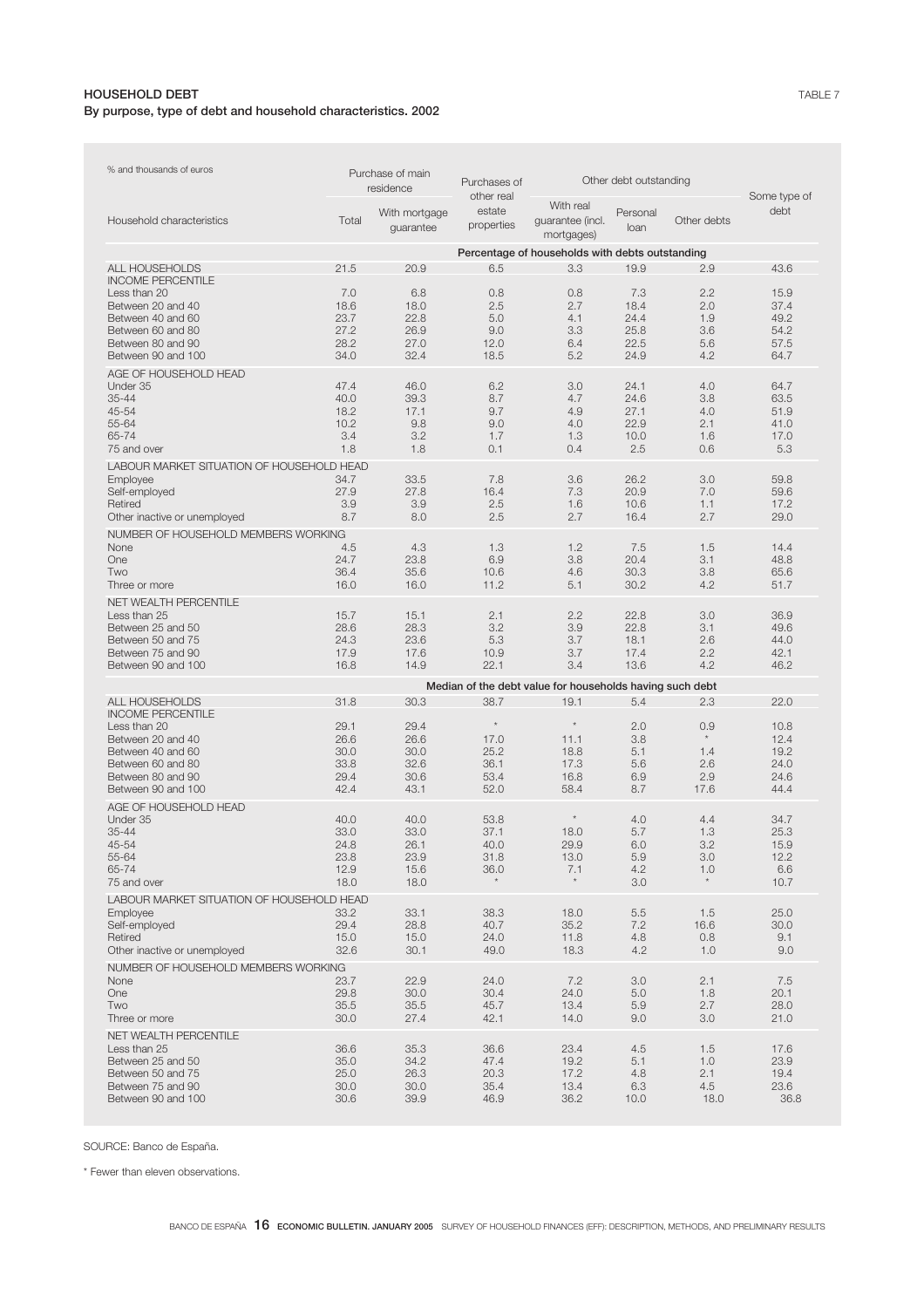### MEASURES OF DEBT BURDEN OF HOUSEHOLDS WITH DEBT OUTSTANDING By household characteristics. 2002

|                                           |      | Ratio of debt payments to<br>household income                     | Ratio of debt to household<br>income |                                                                 | Ratio of debt to gross household<br>wealth |                                                                   |  |
|-------------------------------------------|------|-------------------------------------------------------------------|--------------------------------------|-----------------------------------------------------------------|--------------------------------------------|-------------------------------------------------------------------|--|
| Household characteristics                 |      | Percentage of<br>Median (%) households where<br>ratio exceeds 40% |                                      | Percentage of<br>Median (%) households where<br>ratio exceeds 3 |                                            | Percentage of<br>Median (%) households where<br>ratio exceeds 75% |  |
| ALL HOUSEHOLDS WITH DEBT                  | 15.2 | 7.2                                                               | 73.3                                 | 8.5                                                             | 17.8                                       | 8.5                                                               |  |
| <b>INCOME PERCENTILE</b>                  |      |                                                                   |                                      |                                                                 |                                            |                                                                   |  |
| Less than 20                              | 31.8 | 30.2                                                              | 129.5                                | 34.2                                                            | 19.9                                       | 11.6                                                              |  |
| Between 20 and 40                         | 20.8 | 14.8                                                              | 88.0                                 | 13.7                                                            | 19.0                                       | 12.4                                                              |  |
| Between 40 and 60                         | 17.2 | 5.0                                                               | 87.7                                 | 8.6                                                             | 18.5                                       | 10.1                                                              |  |
| Between 60 and 80                         | 14.3 | 3.7                                                               | 73.7                                 | 4.8                                                             | 19.5                                       | 8.5                                                               |  |
| Between 80 and 90                         | 11.0 | 1.7                                                               | 52.6                                 | 2.0                                                             | 15.3                                       | 4.2                                                               |  |
| Between 90 and 100                        | 8.5  | 1.2                                                               | 54.4                                 | 1.5                                                             | 15.9                                       | 3.8                                                               |  |
| AGE OF HOUSEHOLD HEAD                     |      |                                                                   |                                      |                                                                 |                                            |                                                                   |  |
| Under 35                                  | 17.2 | 8.8                                                               | 133.9                                | 16.5                                                            | 36.8                                       | 14.7                                                              |  |
| $35 - 44$                                 | 16.7 | 7.2                                                               | 87.2                                 | 10.0                                                            | 21.5                                       | 7.8                                                               |  |
| 45-54                                     | 13.1 | 7.0                                                               | 48.2                                 | 3.3                                                             | 12.2                                       | 6.1                                                               |  |
| 55-64                                     | 12.9 | 5.7                                                               | 41.8                                 | 4.9                                                             | 11.0                                       | 6.8                                                               |  |
| 65-74                                     | 11.7 | 5.9                                                               | 26.3                                 | 2.6                                                             | 8.0                                        | 6.0                                                               |  |
| 75 and over                               | 16.7 | 9.2                                                               | 43.0                                 | 8.8                                                             | 10.4                                       | 0.1                                                               |  |
| LABOUR MARKET SITUATION OF HOUSEHOLD HEAD |      |                                                                   |                                      |                                                                 |                                            |                                                                   |  |
| Employee                                  | 14.9 | 4.0                                                               | 79.9                                 | 7.4                                                             | 21.9                                       | 9.2                                                               |  |
| Self-employed                             | 18.8 | 16.6                                                              | 92.7                                 | 14.4                                                            | 14.0                                       | 3.7                                                               |  |
| Retired                                   | 13.1 | 6.1                                                               | 33.7                                 | 2.4                                                             | 9.2                                        | 7.1                                                               |  |
| Other inactive or unemployed              | 14.8 | 12.8                                                              | 47.7                                 | 11.4                                                            | 14.8                                       | 12.0                                                              |  |
| STATUS OF MAIN RESIDENCE                  |      |                                                                   |                                      |                                                                 |                                            |                                                                   |  |
| Ownership                                 | 15.7 | 7.3                                                               | 81.3                                 | 8.9                                                             | 16.1                                       | 3.4                                                               |  |
| Other                                     | 12.3 | 6.0                                                               | 23.4                                 | 4.6                                                             | 63.4                                       | 48.3                                                              |  |
| NUMBER OF HOUSEHOLD MEMBERS WORKING       |      |                                                                   |                                      |                                                                 |                                            |                                                                   |  |
| None                                      | 16.8 | 14.8                                                              | 47.0                                 | 11.4                                                            | 11.3                                       | 10.9                                                              |  |
| One                                       | 16.1 | 8.3                                                               | 78.5                                 | 10.9                                                            | 17.5                                       | 8.9                                                               |  |
| Two                                       | 14.0 | 4.7                                                               | 77.2                                 | 6.4                                                             | 21.3                                       | 7.7                                                               |  |
| Three or more                             | 12.1 | 4.7                                                               | 46.1                                 | 1.6                                                             | 13.7                                       | 7.3                                                               |  |
| NET WEALTH PERCENTILE                     |      |                                                                   |                                      |                                                                 |                                            |                                                                   |  |
| Less than 25                              | 17.2 | 10.9                                                              | 75.7                                 | 14.3                                                            | 63.1                                       | 39.9                                                              |  |
| Between 25 and 50                         | 16.2 | 4.7                                                               | 85.0                                 | 8.4                                                             | 26.1                                       | 0.0                                                               |  |
| Between 50 and 75                         | 13.8 | 6.6                                                               | 68.3                                 | 5.4                                                             | 12.8                                       | 0.0                                                               |  |
| Between 75 and 90                         | 13.4 | 5.2                                                               | 58.8                                 | 4.8                                                             | 9.1                                        | 0.0                                                               |  |
| Between 90 and 100                        | 12.9 | 10.4                                                              | 74.9                                 | 9.2                                                             | 6.2                                        | 0.0                                                               |  |

SOURCE: Banco de España.

The median value of debt outstanding relating to the purchase of properties other than the main residence is €38,700 and grows with income.

OTHER DEBTS The EFF also collects information on other debts, in addition to those intended for the purchase of the main residence and other real estate properties. The reasons for incurring such debt are, among others: home refurbishment, investment in non-real estate assets, the financing of business activity and the purchase of vehicles and other durable goods. The types of debt incurred are: secured loans (including mortgage loans other than those for the purchase of the main residence or of other properties), personal loans and other<sup>13</sup>.

<sup>13.</sup> Specifically, credit facilities, deferred payment, advances, loans from family or friends, overdrafts, leasing or renting, and other unspecified forms.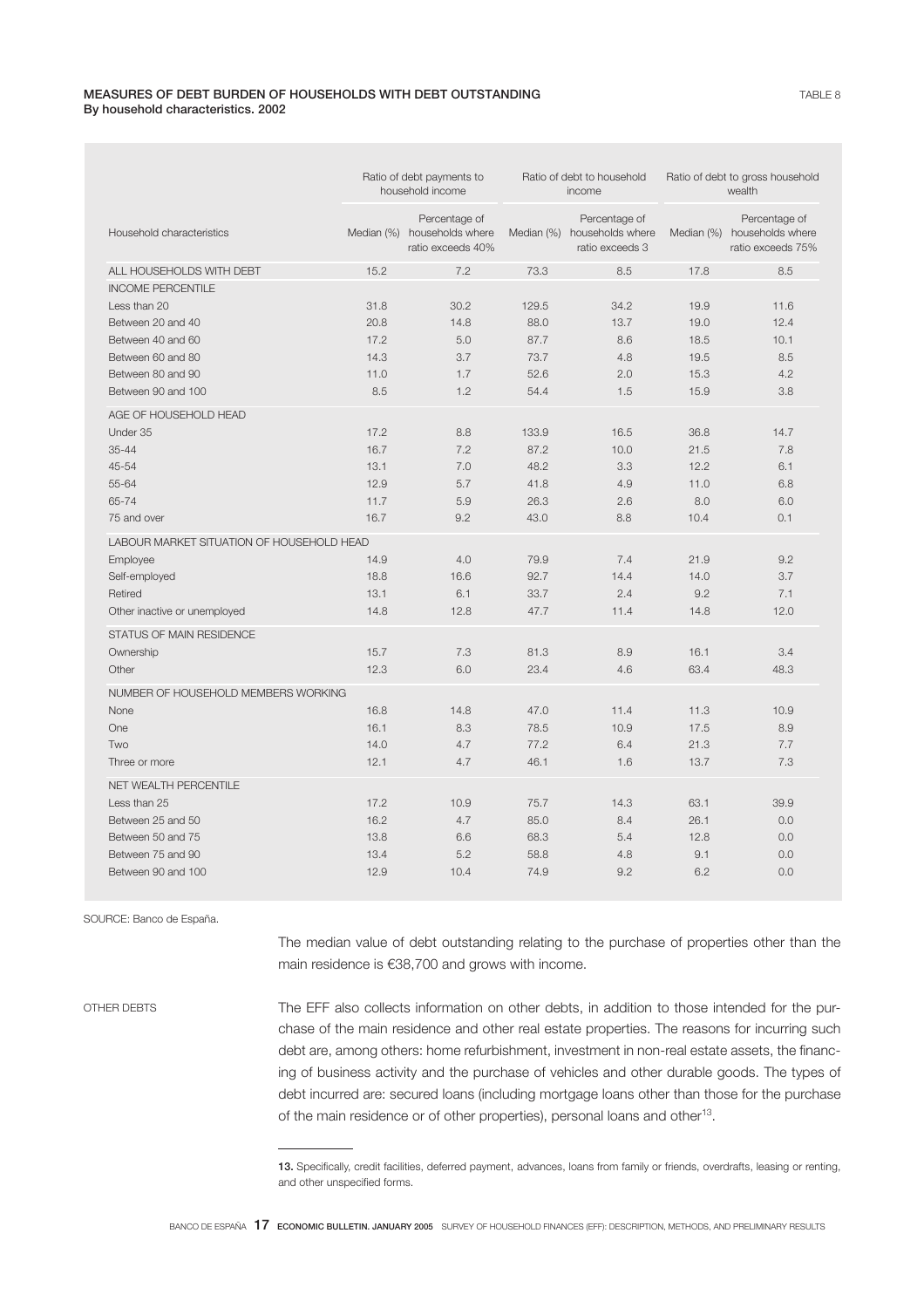### HOLDINGS OF DURABLE GOODS AND SPENDING ON NON-DURABLE AND DURABLE GOODS By type of good and household characteristics. 2002

| % and thousands of euros                  |                         | Valuation of stock | Expenditure               |        |                             |
|-------------------------------------------|-------------------------|--------------------|---------------------------|--------|-----------------------------|
| Household characteristics                 | Cars and other vehicles |                    | Other<br>durable<br>goods | Food   | Other non-<br>durable goods |
|                                           | % with good             | Median             | Median                    | Median | Median                      |
| ALL HOUSEHOLDS                            | 73.7                    | 6.0                | 11.9                      | 4.8    | 3.6                         |
| <b>INCOME PERCENTILE</b>                  |                         |                    |                           |        |                             |
| Less than 20                              | 33.7                    | 2.1                | 6.0                       | 3.0    | 1.8                         |
| Between 20 and 40                         | 66.3                    | 3.6                | 8.6                       | 4.3    | 3.0                         |
| Between 40 and 60                         | 83.1                    | 6.0                | 11.1                      | 5.2    | 3.6                         |
| Between 60 and 80                         | 90.0                    | 6.0                | 12.0                      | 6.0    | 4.4                         |
| Between 80 and 90                         | 94.1                    | 8.4                | 15.0                      | 6.8    | 5.1                         |
| Between 90 and 100                        | 97.0                    | 11.5               | 18.4                      | 7.2    | 7.2                         |
| AGE OF HOUSEHOLD HEAD                     |                         |                    |                           |        |                             |
| Under 35                                  | 86.3                    | 6.0                | 11.9                      | 4.3    | 4.2                         |
| $35 - 44$                                 | 86.7                    | 6.0                | 12.0                      | 5.3    | 3.7                         |
| 45-54                                     | 86.0                    | 7.0                | 12.0                      | 6.0    | 4.2                         |
| 55-64                                     | 83.2                    | 6.0                | 12.0                      | 6.0    | 3.6                         |
| 65-74                                     | 55.9                    | 3.0                | 8.0                       | 4.3    | 2.4                         |
| 75 and over                               | 21.2                    | 3.0                | 6.0                       | 3.5    | 2.0                         |
| LABOUR MARKET SITUATION OF HOUSEHOLD HEAD |                         |                    |                           |        |                             |
| Employee                                  | 88.0                    | 6.0                | 12.0                      | 5.7    | 4.3                         |
| Self-employed                             | 95.2                    | 8.8                | 12.0                      | 5.8    | 3.8                         |
| Retired                                   | 55.4                    | 3.6                | 9.0                       | 4.3    | 2.4                         |
| Other inactive or unemployed              | 49.1                    | 3.8                | 6.3                       | 3.6    | 2.2                         |
| LEVEL OF EDUCATION OF HOUSEHOLD HEAD      |                         |                    |                           |        |                             |
| Below secondary education                 | 63.8                    | 5.0                | 9.0                       | 4.7    | 2.9                         |
| Secondary education                       | 86.2                    | 6.0                | 12.0                      | 5.2    | 3.6                         |
| University education                      | 91.1                    | 6.1                | 15.7                      | 6.0    | 6.1                         |
| <b>STATUS OF MAIN RESIDENCE</b>           |                         |                    |                           |        |                             |
| Ownership                                 | 76.2                    | 6.0                | 12.0                      | 5.0    | 3.6                         |
| Other                                     | 62.5                    | 4.6                | 6.0                       | 4.4    | 3.4                         |
| NUMBER OF HOUSEHOLD MEMBERS WORKING       |                         |                    |                           |        |                             |
| None                                      | 37.7                    | 3.0                | 6.0                       | 3.6    | 2.2                         |
| One                                       | 84.7                    | 6.0                | 12.0                      | 5.0    | 3.6                         |
| Two                                       | 93.0                    | 7.8                | 12.0                      | 6.0    | 4.9                         |
| Three or more                             | 91.0                    | 9.1                | 12.6                      | 7.2    | 4.1                         |
| NUMBER OF HOUSEHOLD MEMBERS               |                         |                    |                           |        |                             |
| One                                       | 33.0                    | 3.0                | 6.0                       | 2.6    | 2.2                         |
| Two                                       | 62.0                    | 5.5                | 9.0                       | 4.3    | 2.9                         |
| Three                                     | 85.2                    | 6.0                | 12.0                      | 5.4    | 3.9                         |
| Four                                      | 93.8                    | 6.0                | 12.0                      | 6.0    | 4.0                         |
| Five or more                              | 88.4                    | 7.2                | 12.0                      | 7.2    | 4.3                         |
| NET WEALTH PERCENTILE                     |                         |                    |                           |        |                             |
| Less than 25                              | 60.2                    | 4.2                | 6.0                       | 4.1    | 2.8                         |
| Between 25 and 50                         | 67.7                    | 5.1                | 9.0                       | 4.3    | 3.0                         |
| Between 50 and 75                         | 78.5                    | 6.0                | 12.0                      | 5.3    | 3.6                         |
| Between 75 and 90                         | 86.0                    | 7.1                | 15.0                      | 6.0    | 4.3                         |
| Between 90 and 100                        | 92.2                    | 9.8                | 18.8                      | 7.2    | 5.2                         |

SOURCE: Banco de España.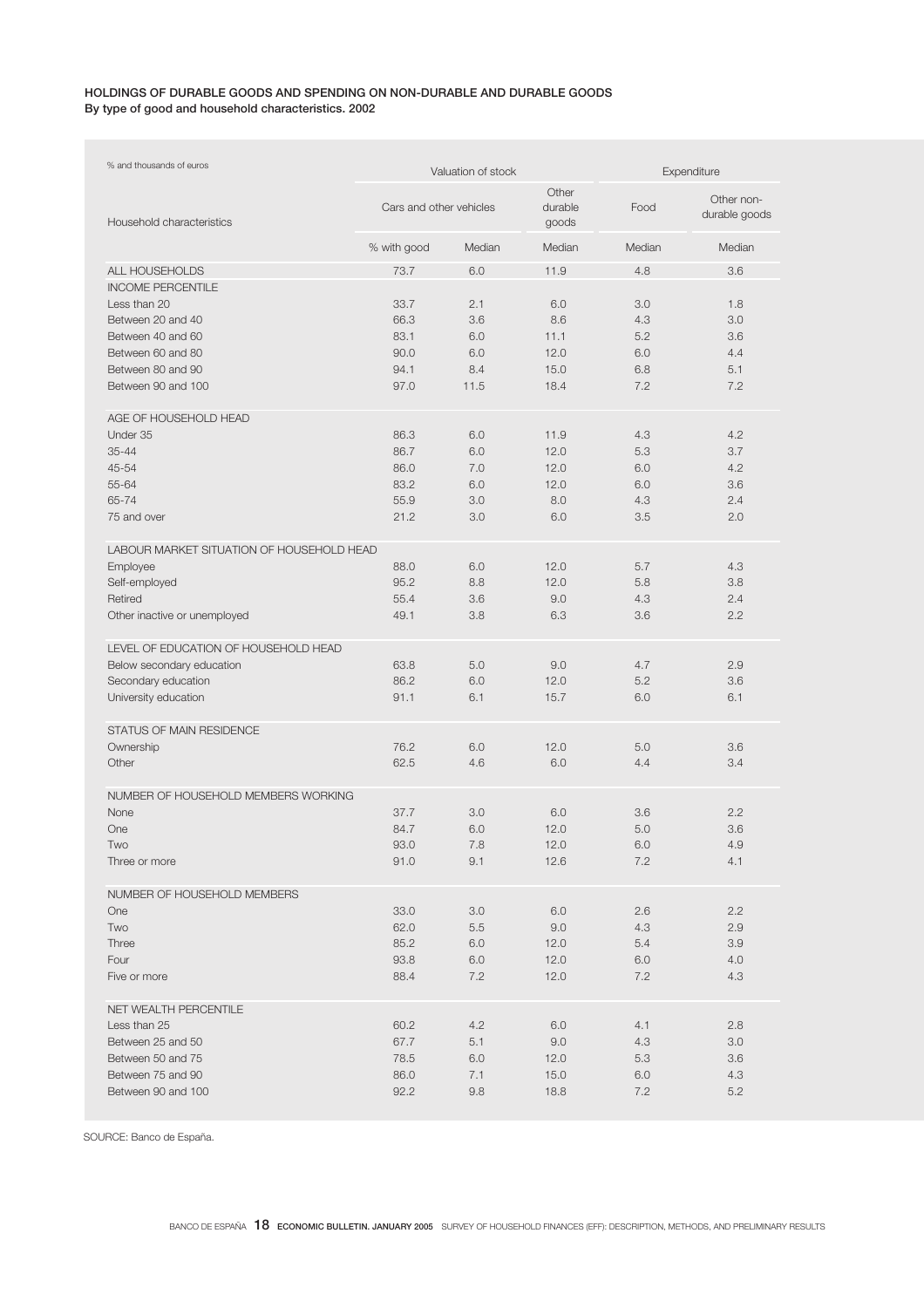| Expenditure             |              |                        |            |                                           |
|-------------------------|--------------|------------------------|------------|-------------------------------------------|
| Cars and other vehicles |              | Other durable goods    |            | Household characteristics                 |
| % incurring<br>expense  | Median       | % incurring<br>expense | Median     |                                           |
| 13.1                    | 12.0         | 35.4                   | 0.9        | ALL HOUSEHOLDS                            |
|                         |              |                        |            | <b>INCOME PERCENTILE</b>                  |
| 4.6                     | 6.6          | 20.0                   | 0.6        | Less than 20                              |
| 8.3                     | 11.8         | 30.7                   | 0.8        | Between 20 and 40                         |
| 12.7                    | 11.6         | 35.4                   | 0.8        | Between 40 and 60                         |
| 18.3                    | 12.0         | 42.0                   | 1.0        | Between 60 and 80                         |
| 19.4                    | 15.0         | 47.5                   | 1.0        | Between 80 and 90                         |
| 23.9                    | 13.5         | 50.3                   | 1.3        | Between 90 and 100                        |
|                         |              |                        |            | AGE OF HOUSEHOLD HEAD                     |
| 22.4                    | 12.0         | 49.6                   | 1.2        | Under 35                                  |
| 15.2                    | 12.0         | 45.9                   | 1.0        | $35 - 44$                                 |
| 16.1                    | 12.0         | 38.5                   | 1.2        | 45-54                                     |
| 13.0                    | 12.0         | 30.0                   | 0.7        | 55-64<br>65-74                            |
| 6.3<br>1.9              | 12.0<br>10.8 | 25.3<br>13.8           | 0.6<br>0.5 | 75 and over                               |
|                         |              |                        |            |                                           |
|                         |              |                        |            | LABOUR MARKET SITUATION OF HOUSEHOLD HEAD |
| 16.8                    | 12.0         | 45.6                   | 1.2        | Employee                                  |
| 21.6                    | 12.0         | 36.9                   | 1.0        | Self-employed                             |
| 6.9                     | 12.0         | 22.5                   | 0.6        | Retired                                   |
| 6.8                     | 10.5         | 26.6                   | 0.6        | Other inactive or unemployed              |
|                         |              |                        |            | LEVEL OF EDUCATION OF HOUSEHOLD HEAD      |
| 10.4                    | 11.4         | 27.8                   | 0.6        | Below secondary education                 |
| 18.0                    | 12.0         | 43.9                   | 0.9        | Secondary education                       |
| 15.2                    | 15.0         | 50.3                   | 1.2        | University education                      |
|                         |              |                        |            | STATUS OF MAIN RESIDENCE                  |
| 13.6                    | 12.0         | 35.7                   | 0.9        | Ownership                                 |
| 11.0                    | 9.6          | 34.3                   | 0.8        | Other                                     |
|                         |              |                        |            | NUMBER OF HOUSEHOLD MEMBERS WORKING       |
| 3.2                     | 10.8         | 20.3                   | 0.5        | None                                      |
| 12.9                    | 12.0         | 37.9                   | 1.0        | One                                       |
| 20.4                    | 12.0         | 45.3                   | 1.2        | Two                                       |
| 29.1                    | 11.9         | 47.9                   | 0.7        | Three or more                             |
|                         |              |                        |            | NUMBER OF HOUSEHOLD MEMBERS               |
| $4.3\,$                 | 9.6          | 22.3                   | 0.7        | <b>One</b>                                |
| 9.6                     | 12.0         | 32.6                   | 0.7        | Two                                       |
| 14.0                    | 11.4         | 38.6                   | 0.9        | Three                                     |
| 18.2                    | 14.2         | 41.0                   | 1.2        | Four                                      |
| 20.7                    | 12.0         | 40.9                   | 0.9        | Five or more                              |
|                         |              |                        |            | NET WEALTH PERCENTILE                     |
| 11.0                    | 9.9          | 32.9                   | 0.9        | Less than 25                              |
| 12.2                    | 12.0         | 33.5                   | 0.7        | Between 25 and 50                         |
| 12.5                    | 12.0         | 35.4                   | 0.7        | Between 50 and 75                         |
| 14.9                    | 12.5         | 39.3                   | 1.2        | Between 75 and 90                         |
| 19.5                    | 13.4         | 40.8                   | 1.2        | Between 90 and 100                        |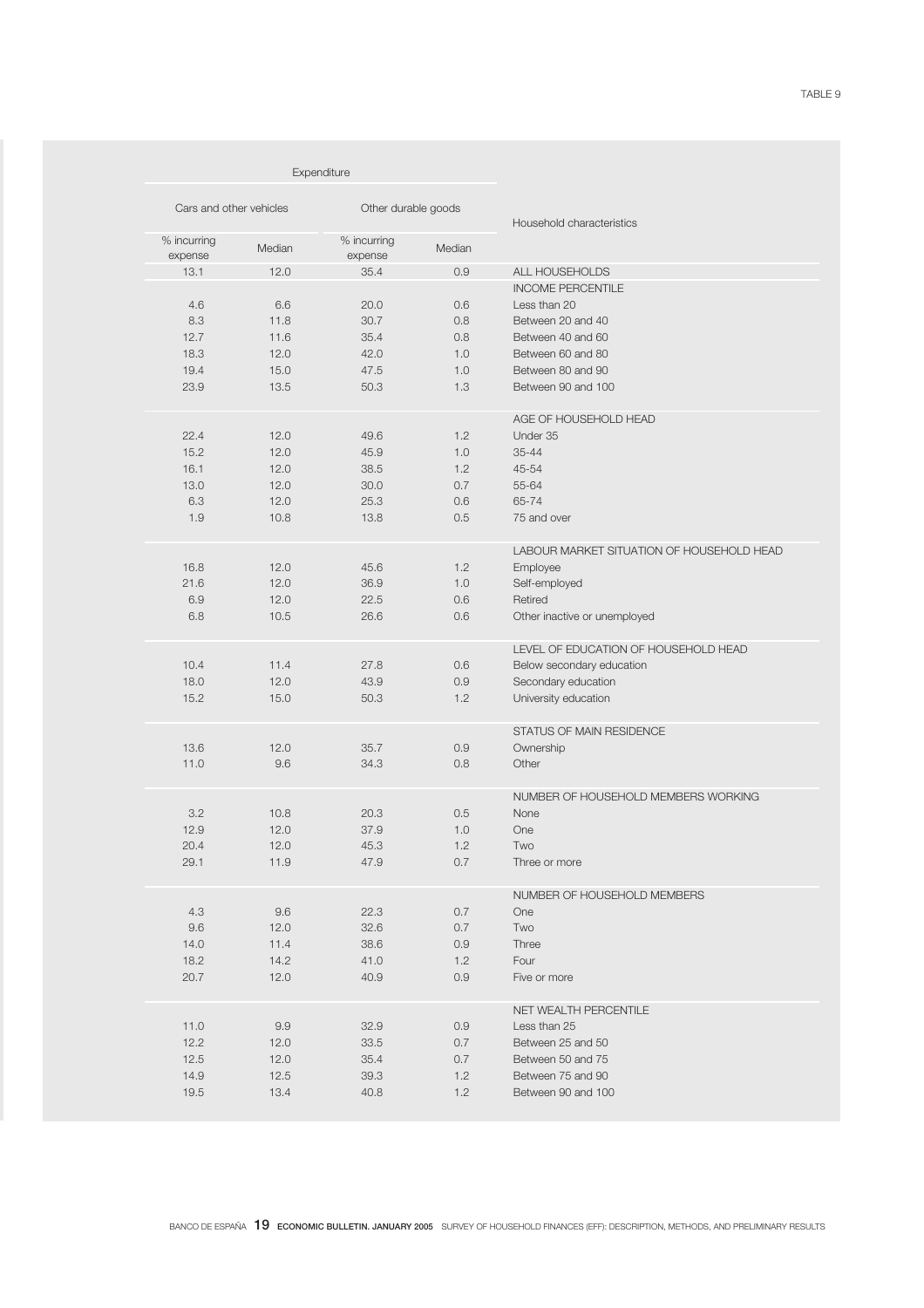Of these debts, that most widely spread is the personal loan, to which 19.9% of households resort. The groups of households that least use this type of loan are those with lower income, higher net wealth, those over 64 and retired or inactive persons. The median outstanding amount of these personal loans is €5,400. Less frequent are outstanding secured loans (3.3% of households), but the median amount outstanding for this type of debt rises to €19,100.

DEBT BURDEN The EFF enables measures of the financial burden to be constructed for different types of households with debts outstanding. Table 8 shows three measures. The first is the ratio of debt payments (including repayment of principal and interest) to gross household income14. One limitation of this measure is that it only reflects the significance of financial commitments in the short term. For this reason, figures of the ratio of total debt to gross household income and to total assets are also given. In all cases the median of these individual ratios is provided for each group of households, as is the percentage of households for which these financial burden measures exceed a certain threshold.

> The median indebted household assigns 15.2% of its gross income to the payment of its debts (see the first column of Table 8). This figure is greater for the lower income levels and diminishes as income rises. By age group, the youngest and the oldest households earmark more of their income to debt payment than those of intermediate age; by labour market status, the financial burden is higher among the self-employed (18.8%). The stock of outstanding debt typically accounts for 73.3% of annual household income (see the third column of the same table). This proportion is greater for the 20% of lower-income households (129.5%), for younger people (133.9%) and for the self-employed (92.7%).

> The proportion of households setting aside more than 40% of their gross income to debt payment is 7.2% of indebted families (see the second column of Table 8). However, for the 20% of lower-income households that have debts, 30.2% of these are in this relatively vulnerable situation. Across the different ages, these percentages do not change much, though they are somewhat bigger for the youngest and oldest groups. The debt of 8.5% of indebted households is more than threefold their annual gross income (see the fourth column of the same table). This figure is once again higher for the lower-income households (34.2%), but in this case age-based differences are observed. Specifically, for 16.5% of aged-under-35 households that have debts, the total amount of such debts is more than threefold their annual gross income.

> Finally, the last two columns of the table give the data on debt in relation to gross wealth. For the median indebted household, debt accounts for 17.8% of the total value of its assets (real assets plus financial assets). Further, 8.5% of indebted households have debts the amount of which exceeds 75% of their assets.

Other information The definition of household wealth does not include the value of vehicles and other durable goods. Table 9 provides information, by household characteristics, on the percentage of households that have cars or other vehicles and on the median value of these and of other durable goods. The changes across the different types of households are as expected. In particular, the percentage of households with a vehicle, the median value thereof and the median value of other durable goods increase with income and net wealth.

> The EFF also includes information on expenditure, given the significance of its relationship to the distribution of household income, wealth and debt. Table 9 offers information on the distri-

<sup>14.</sup> Recall that gross household income for 2001 is used.